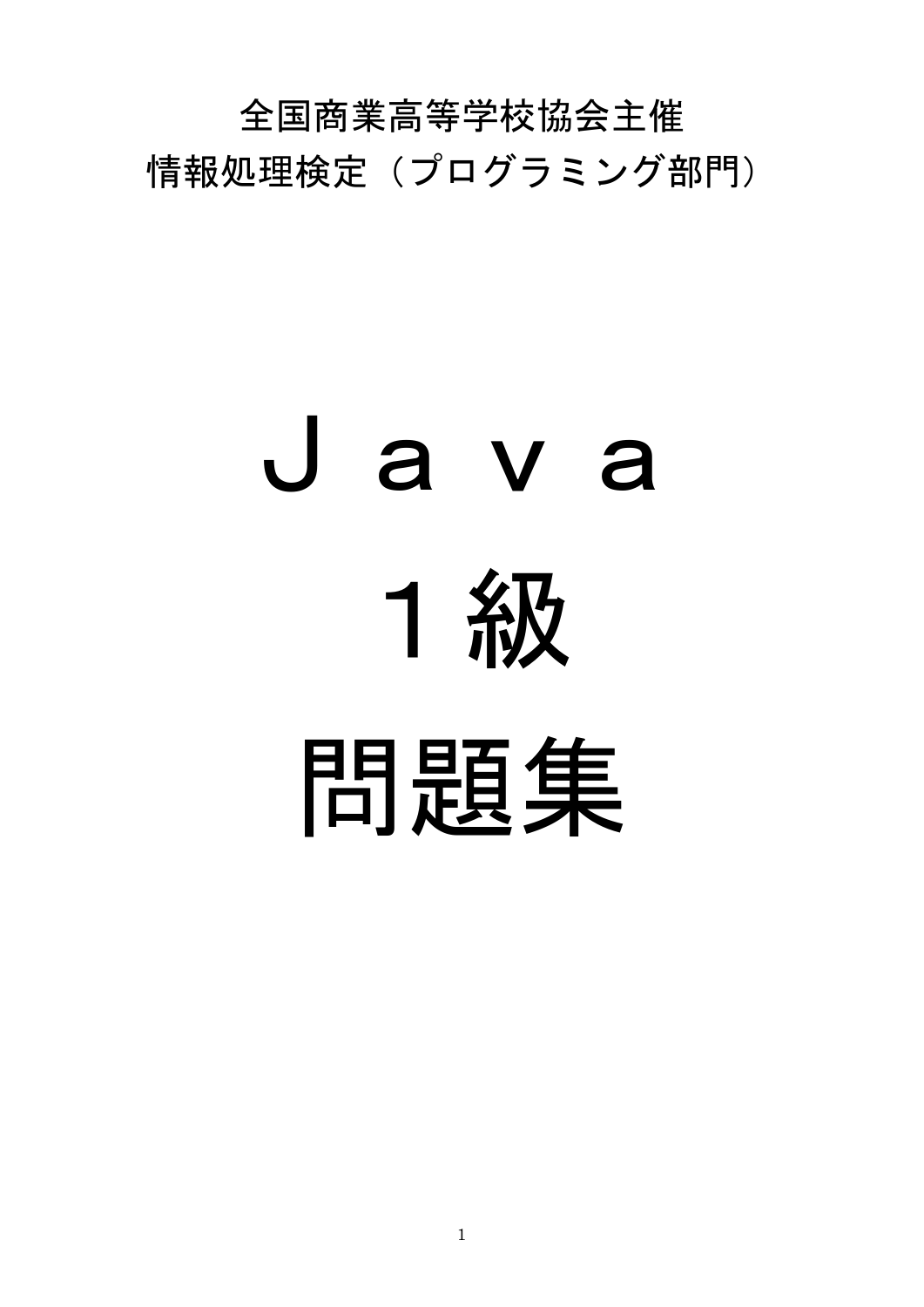## 目 次

| オブジェクト指向1       |  |  | $\cdots$ 3          |  |
|-----------------|--|--|---------------------|--|
| オブジェクト指向2 ・・・・9 |  |  |                     |  |
| 二分探索            |  |  | $\cdots$ $\cdot$ 14 |  |
| 二次元配列           |  |  | $\cdots$ $\cdot$ 16 |  |
| ソート             |  |  | $\cdots$ $\cdot$ 18 |  |
| ArrayList       |  |  | $\cdots$ 25         |  |
| 解答              |  |  | $\cdots$ . 27       |  |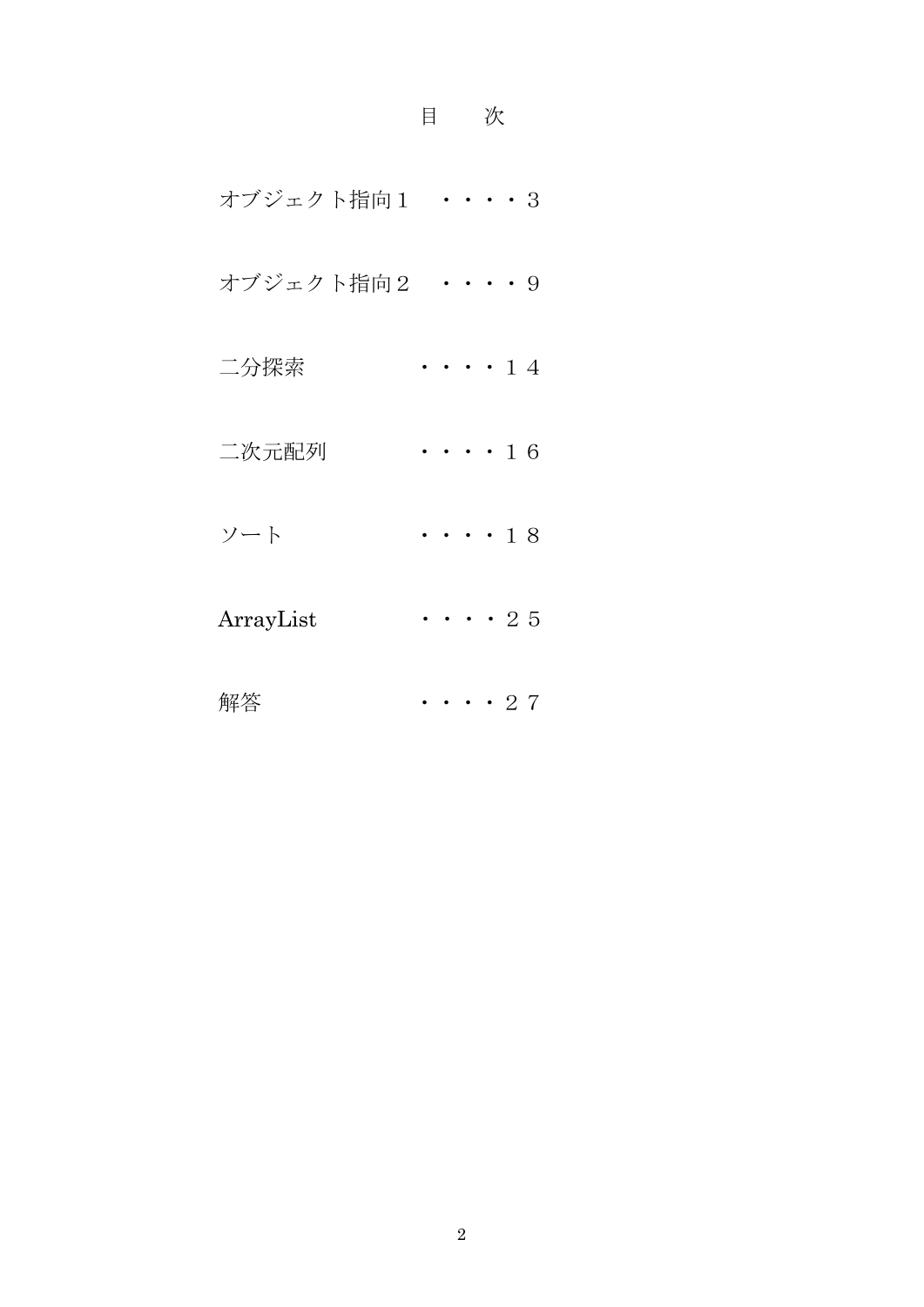```
問1.プログラムの説明を読んで、プログラムの( )を答えなさい。
<プログラムの説明>
処理内容
 コンストラクタを用いて表示す
る。
入力データ
 なし
実行結果
 Bunkatsu1_1Hello1 
 Bunkatsu1_2Hello1 
 bunkatsu1_2Hello2 
 bunkatsu1_2Hello3
                              public class Bunkatsu1_1 { 
                                   public static void main(String[] args) { 
                                      // TODO 自動生成されたメソッド・スタブ
                                     System.out.println("Bunkatsu1_1Hello1");
                                     Bunkatsu1_2 bun2 = new (1);
                                      bun2. ( 2 ); 
                                      bun2. ( 3 ); 
                                   } 
                              } 
                              public class Bunkatsu1_2 {
                                  (4) {
                                     System.out.println("Bunkatsu1_2Hello1");
                                   } 
                                   public void hyouji1(){ 
                                     System.out.println("bunkatsu1_2Hello2");
                                   } 
                                   public void hyouji2(){ 
                                     System.out.println("bunkatsu1_2Hello3");
```
}

| -           |                          |  |
|-------------|--------------------------|--|
| $\sim$<br>∼ | $\overline{\phantom{a}}$ |  |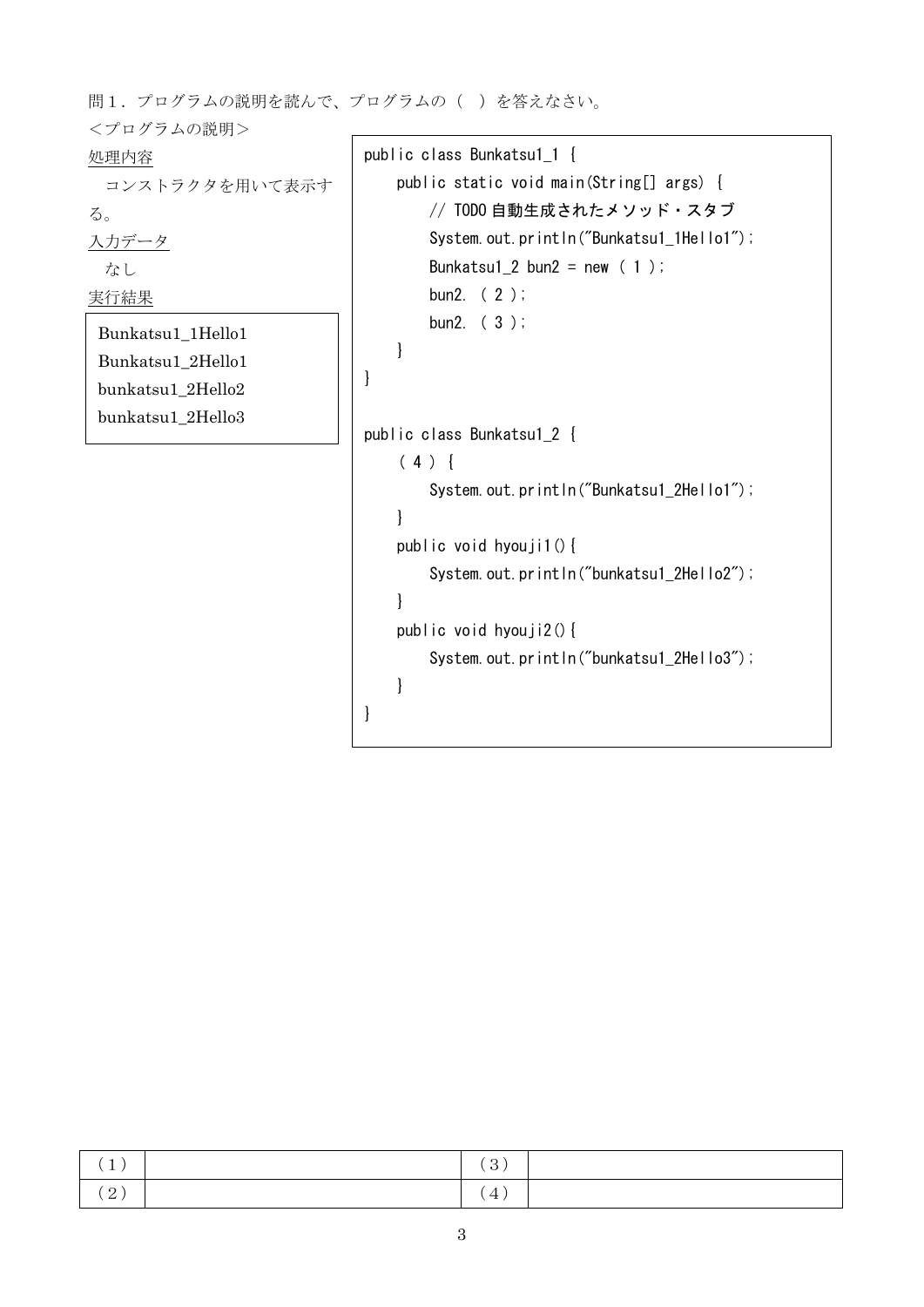問2. プログラムの説明を読んで、プログラムの()を答えなさい。

| <プログラムの説明>                                                                                        |                                                                                                                                                                                                                                                                                                                                                                                     |
|---------------------------------------------------------------------------------------------------|-------------------------------------------------------------------------------------------------------------------------------------------------------------------------------------------------------------------------------------------------------------------------------------------------------------------------------------------------------------------------------------|
| 処理内容<br>コンストラクタを用いて表示す<br>る。<br><u>入力データ</u><br>文字<br>$\times\times$<br>実行結果<br>Bunkatsu1_1Hello1 | import java.util.Scanner;<br>public class Bunkatsu2_1 {<br>public static void main(String[] args) {<br>// TODO 自動生成されたメソッド・スタブ<br>System.out.println("Bunkatsu1_1Hello1");<br>Bunkatsu2_2 bun2 = new Bunkatsu2_2();<br>String $(1)$ ;<br>Scanner $sc = new Scanner(System. in)$ ;<br>System.out.println("入力してください");<br>nyuryoku = $(2)$ ;<br>bun2. $(3)$ ;<br>bun2. hyou $ji2()$ ; |
| Bunkatsu1_2Hello1                                                                                 | }                                                                                                                                                                                                                                                                                                                                                                                   |
| 入力してください                                                                                          | public class Bunkatsu2_2 {                                                                                                                                                                                                                                                                                                                                                          |
| こんにちは                                                                                             | Bunkatsu2 $2() \{$                                                                                                                                                                                                                                                                                                                                                                  |
| bunkatsu1_2Hello2 こんにちは                                                                           | System.out.println("Bunkatsu1_2Hello1");                                                                                                                                                                                                                                                                                                                                            |
| bunkatsu1_2Hello3                                                                                 | public void hyouji1(String nyu){<br>System.out.println("bunkatsu1_2Hello2"+nyu);<br>public void $(4)$ {                                                                                                                                                                                                                                                                             |
|                                                                                                   | System.out.println("bunkatsu1_2Hello3");<br>$\mathcal{E}$                                                                                                                                                                                                                                                                                                                           |
| 処理条件                                                                                              |                                                                                                                                                                                                                                                                                                                                                                                     |
| 1. キーボードからデータを入力す                                                                                 |                                                                                                                                                                                                                                                                                                                                                                                     |

る。

| (1) | $^{\prime}\,3$ ) |  |
|-----|------------------|--|
| (2) | (4)              |  |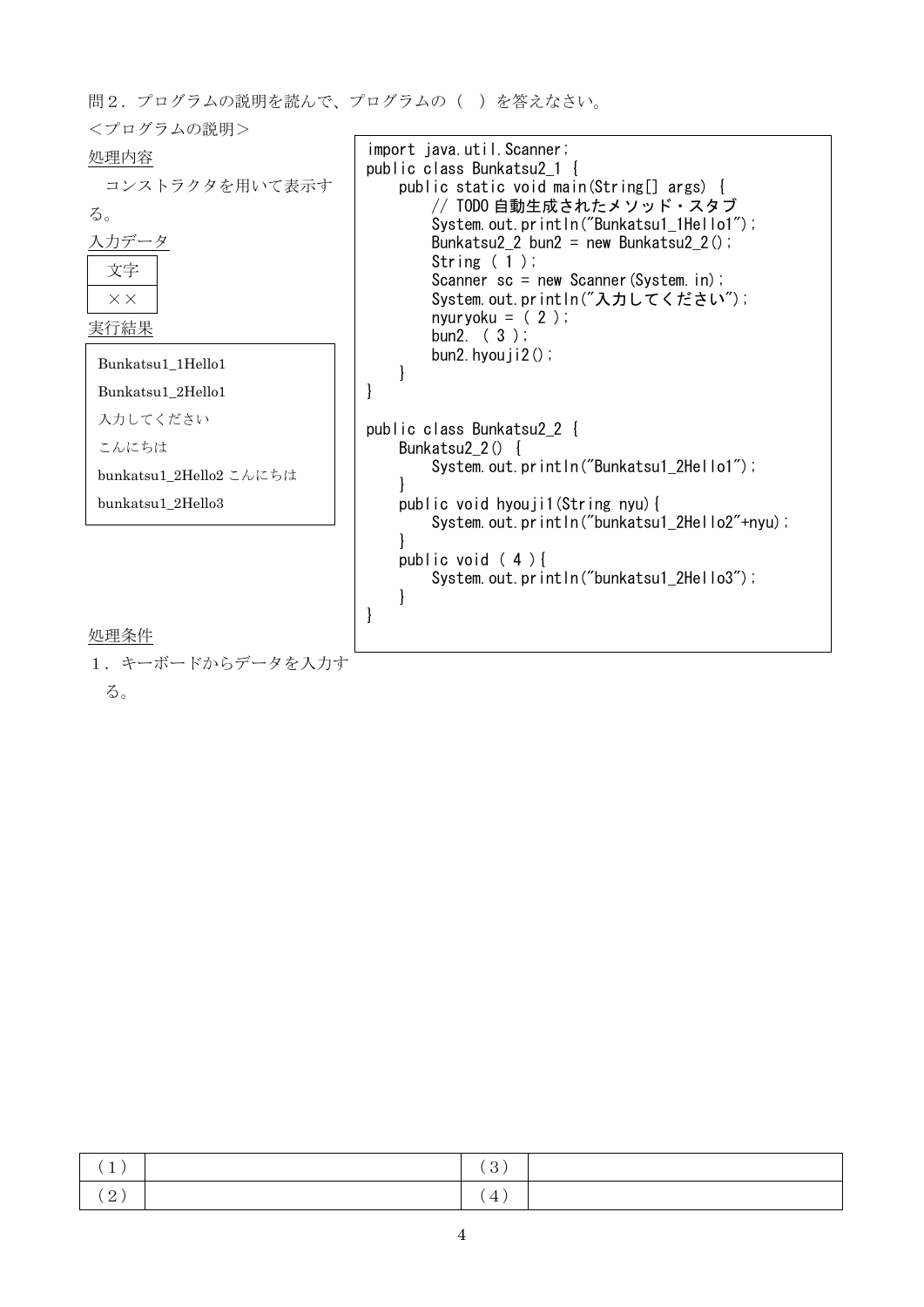問3.プログラムの説明を読んで、プログラムの( )を答えなさい。

```
<プログラムの説明>
処理内容
 ゲッターセッターを用いる。
入力データ
   文字
   ××
実行結果
処理条件
1.キーボードからデータを入力す
 GetSet1_1Hello1
 セットしました
 後ろの文字を入力してください
 world
 セットしました world
                              import java.util.Scanner;
                              public class GetSet1 { 
                                   String nyuuryoku; 
                                   public String getNyuuryoku() { 
                                     System.out.println
                                             ("後ろの文字を入力してください"); 
                                     Scanner sc = new Scanner(System.in);
                                     String se = sc.next();
                                      nyuuryoku = nyuuryoku + ( 1 ); 
                                      return nyuuryoku; 
                                   } 
                                   public void setNyuuryoku(String nyuuryoku) { 
                                     this.nyuuryoku = (2);
                                     System.out.println(this.nyuuryoku);
                                   } 
                                   public static void main(String[] args) { 
                                      // TODO 自動生成されたメソッド・スタブ
                                      String hyouji; 
                                     GetSet1 gs1 1 = new GetSet1();
                                     System.out.println("GetSet1_1Hello1");
                               gs1_1.( 3 )("セットしました"); 
                               hyouji = gs1_1.getNyuuryoku(); 
                                     System.out.println( (4) );
                                  } 
                              }
```
る。

| <b>.</b>                      | $\sqrt{2}$<br>◡ |  |
|-------------------------------|-----------------|--|
| െ<br>$\overline{\phantom{0}}$ | 4               |  |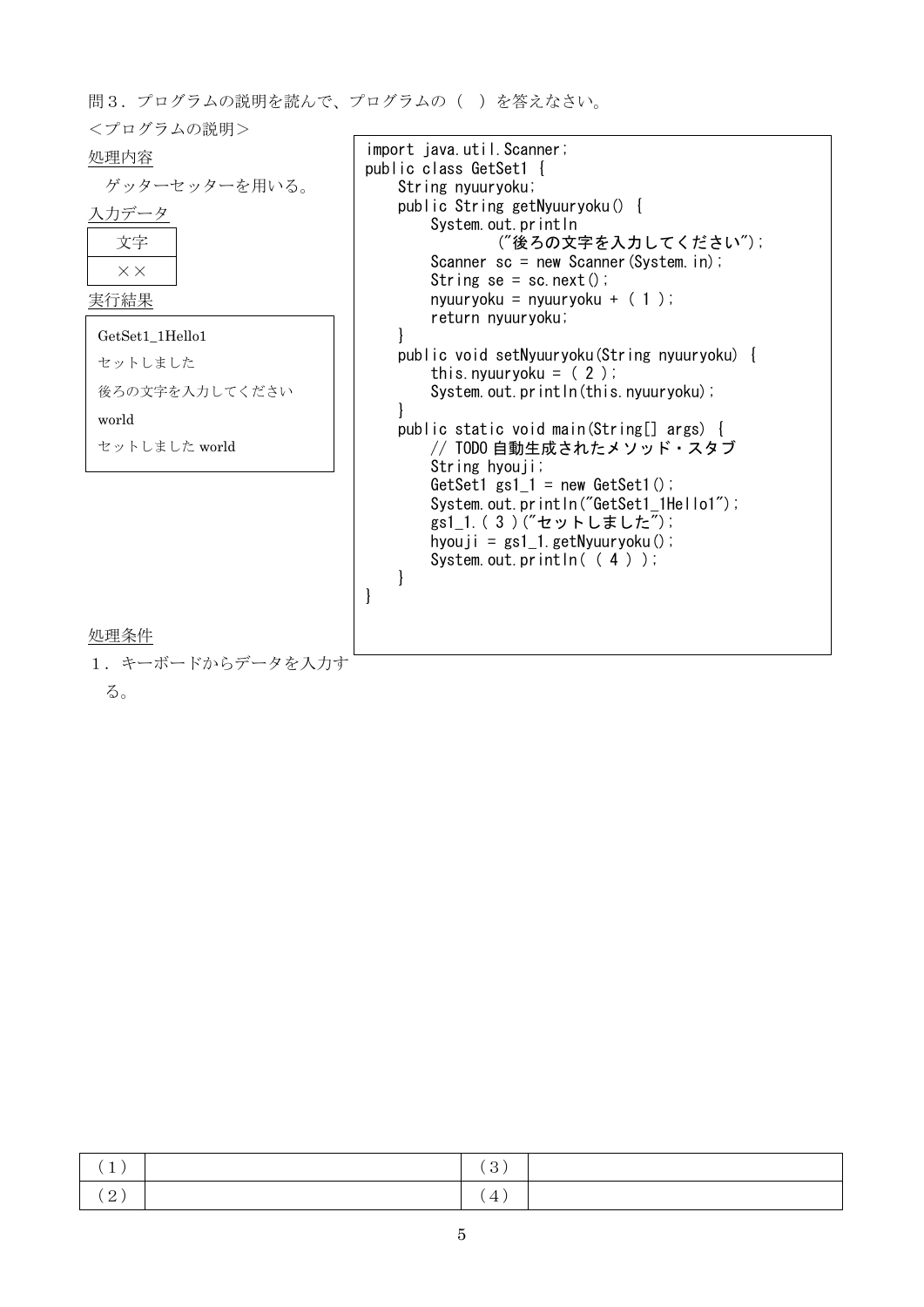| 問4. プログラムの説明を読んで、プログラムの ( ) を答えなさい。 |                                                     |
|-------------------------------------|-----------------------------------------------------|
| <プログラムの説明>                          | public class GetSet2_1 {                            |
| 処理内容                                | public static void main(String[] args) {            |
|                                     | // TODO 自動生成されたメソッド・スタブ<br>String $(1)$ ;           |
| ゲッターセッターを用いる。                       | GetSet2_2 $gs2_2 = new GetSet2_2()$ ;               |
| 入力データ                               | System.out.println("GetSet2_2Hello1");              |
| 文字                                  | gs2_2. setNyuuryoku("セットしました");                     |
| $\times\times$                      | hyou $j_i = gs2_2$ . (2);                           |
|                                     | System.out.println(hyouji);                         |
| 実行結果                                |                                                     |
| GetSet2_2Hello1                     |                                                     |
|                                     | import java.util.Scanner;                           |
| セットしました                             | public class GetSet2_2 {                            |
| 後ろの文字を入力してください                      | String nyuuryoku;<br>public String getNyuuryoku() { |
| world                               | System.out.println                                  |
| セットしました world                       | ("後ろの文字を入力してください");                                 |
|                                     | Scanner $sc = new Scanner(System.in)$ ;             |
|                                     | String $se = sc.next()$ ;                           |
|                                     | nyuuryoku = nyuuryoku + se;<br>return $(3)$ ;       |
|                                     |                                                     |
|                                     | public void setNyuuryoku(String nyuuryoku) {        |
|                                     | this nyuuryoku = $(4)$ ;                            |
|                                     |                                                     |
|                                     |                                                     |
| 処理条件                                |                                                     |

1.キーボードからデータを入力す る。

| (1) | (3) |  |
|-----|-----|--|
| (2) | (4) |  |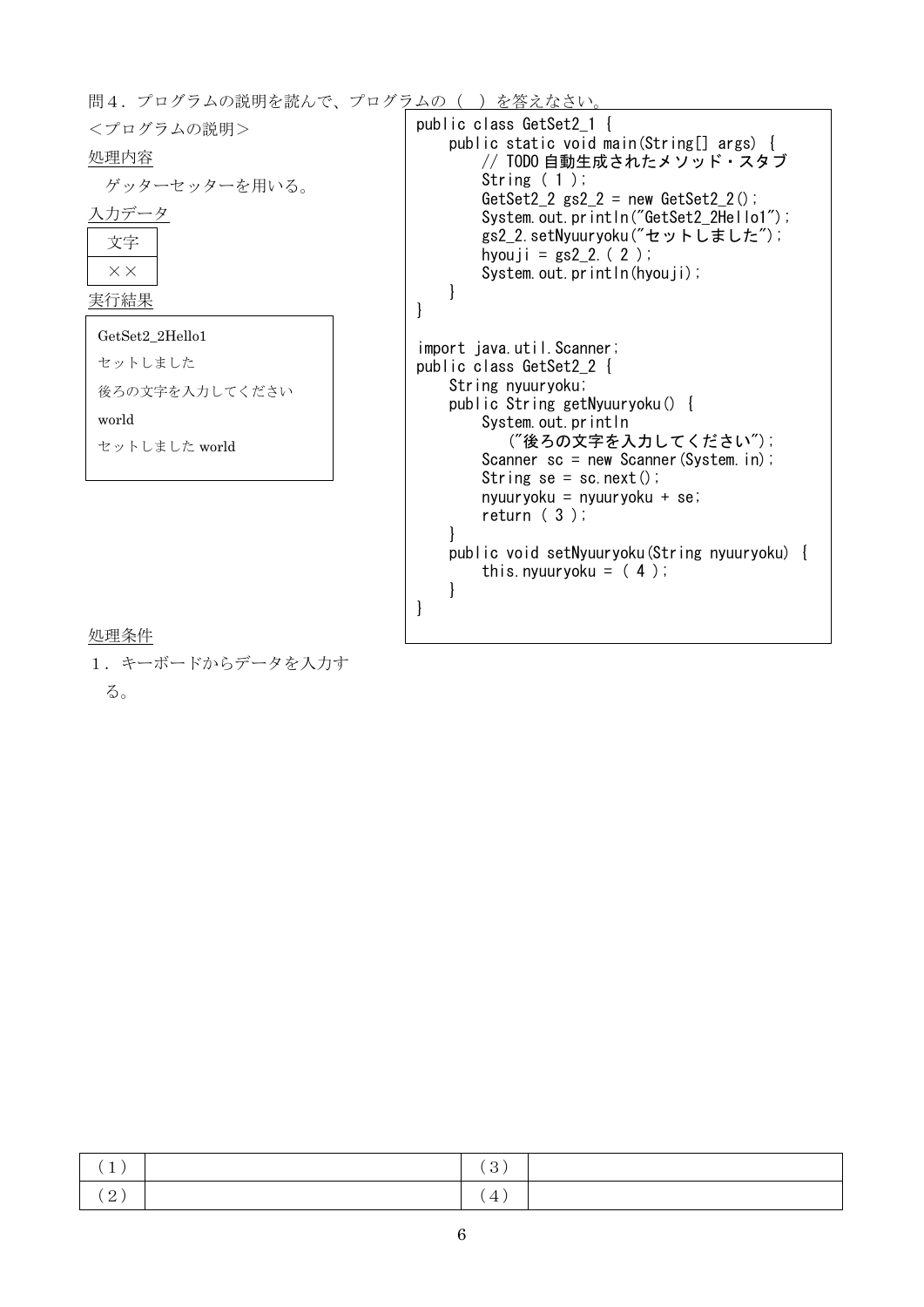問5.プログラムの説明を読んで、プログラムの( )を答えなさい。 <プログラムの説明> 処理内容 継承を用いる。 入力データ 文字 ×× 実行結果 処理条件 1.キーボードからデータを入力す る。 Keisyou1\_3 からの表示です Keisyou1\_2 からの表示です Keisyou1\_1 からの表示です public class Keisyou1\_1 { public static void main(String[] args) { // TODO 自動生成されたメソッド・スタブ Keisyou1\_3 kei1\_3 = new Keisyou1\_3(); kei $1_3$ .hyouji $()$ ; kei1\_3.( 1 ); System.out.println("Keisyou1\_1 からの表示です"); } } public class Keisyou1\_2 { public void hyoujioya(){ System.out.println("Keisyou1\_2 からの表示です"); } } public class Keisyou1\_3 ( 2 ) Keisyou1\_2{ public void hyouji(){ System.out.println("Keisyou1\_3 からの表示です"); } }

| (1) | ◡ |  |
|-----|---|--|
| (2) | 4 |  |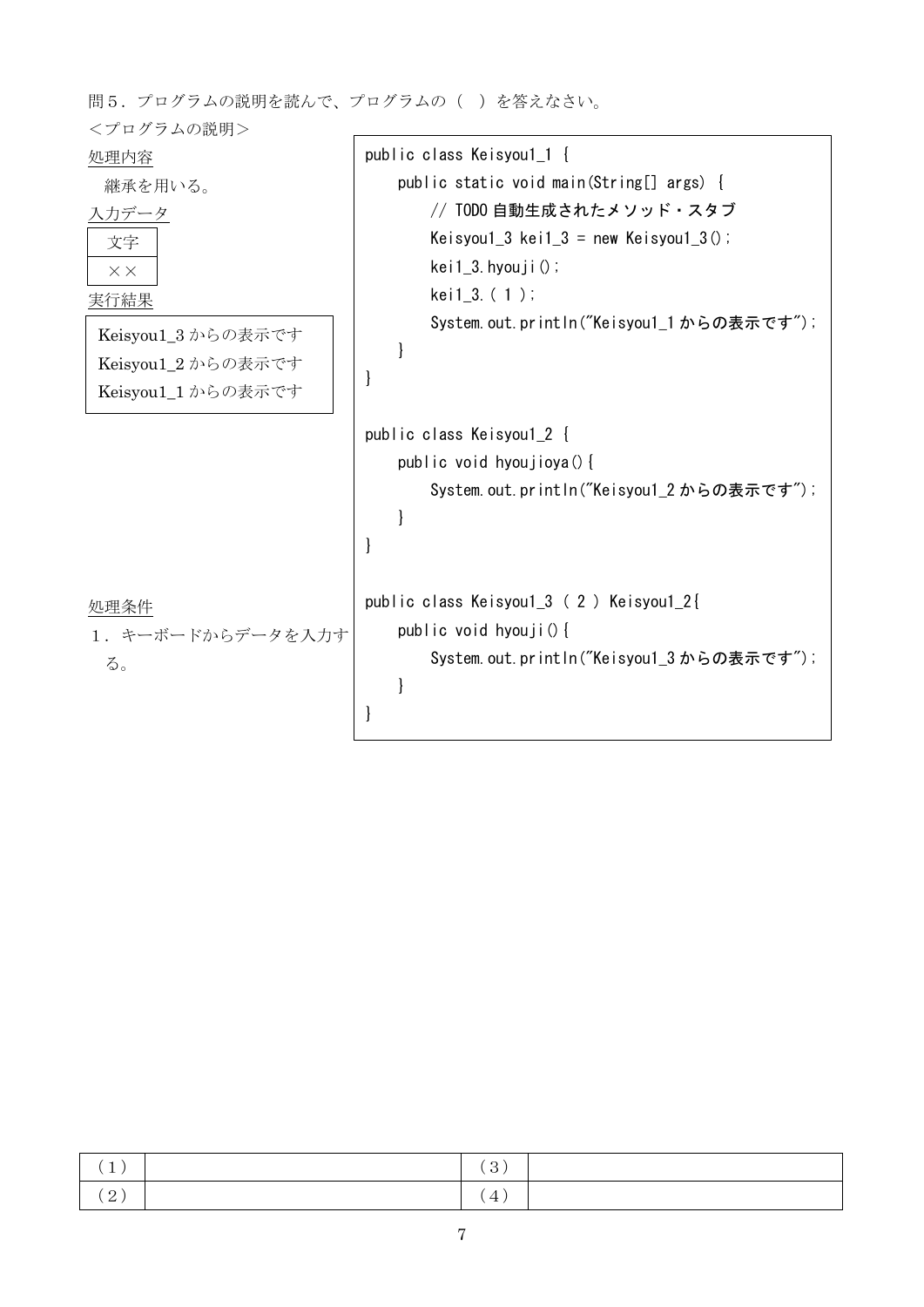問6.プログラムの説明を読んで、プログラムの( )を答えなさい。

```
<プログラムの説明>
処理内容
 継承を用いる。
入力データ
  文字
  ××
実行結果
処理条件
1.キーボードからデータを入力す
  る。
 いくつの階乗にしますか?
 3 
 6
                                import java.util.Scanner;
                               public class Keisyou2_1 { 
                                    public static void main(String[] args) { 
                                        // TODO 自動生成されたメソッド・スタブ
                                        int kotae; 
                                       Scanner sc = new Scanner(System.in);
                                       Keisyou2 3 kei2 3 = new Keisyou2 3();
                                        System.out.println("いくつの階乗にしますか?"); 
                                       int kazu = \text{sc}.\text{nextInt}();
                                       kotae=kei2_3.kaijyou(kazu);
                                       kei2 3.hyouji( ( 1 ) );
                                    } 
                               } 
                               public class Keisyou2_2 { //スーパークラス
                                    void hyouji(int hkotae){ 
                                       System.out.println(hkotae);
                                    } 
                               } 
                               public class Keisyou2_3 extends Keisyou2_2{ //サブクラス
                                    int ( 2 ); 
                                    int kaijyou(int suuti) { 
                                       kaikotae = 1;for(int n=suuti;n>=1; n-){
                                              kaikotae *= (3);
                                       } 
                                        return ( 4 ); 
                                    } 
                               }
```

| (1) | (3)            |  |
|-----|----------------|--|
| (2) | $\overline{4}$ |  |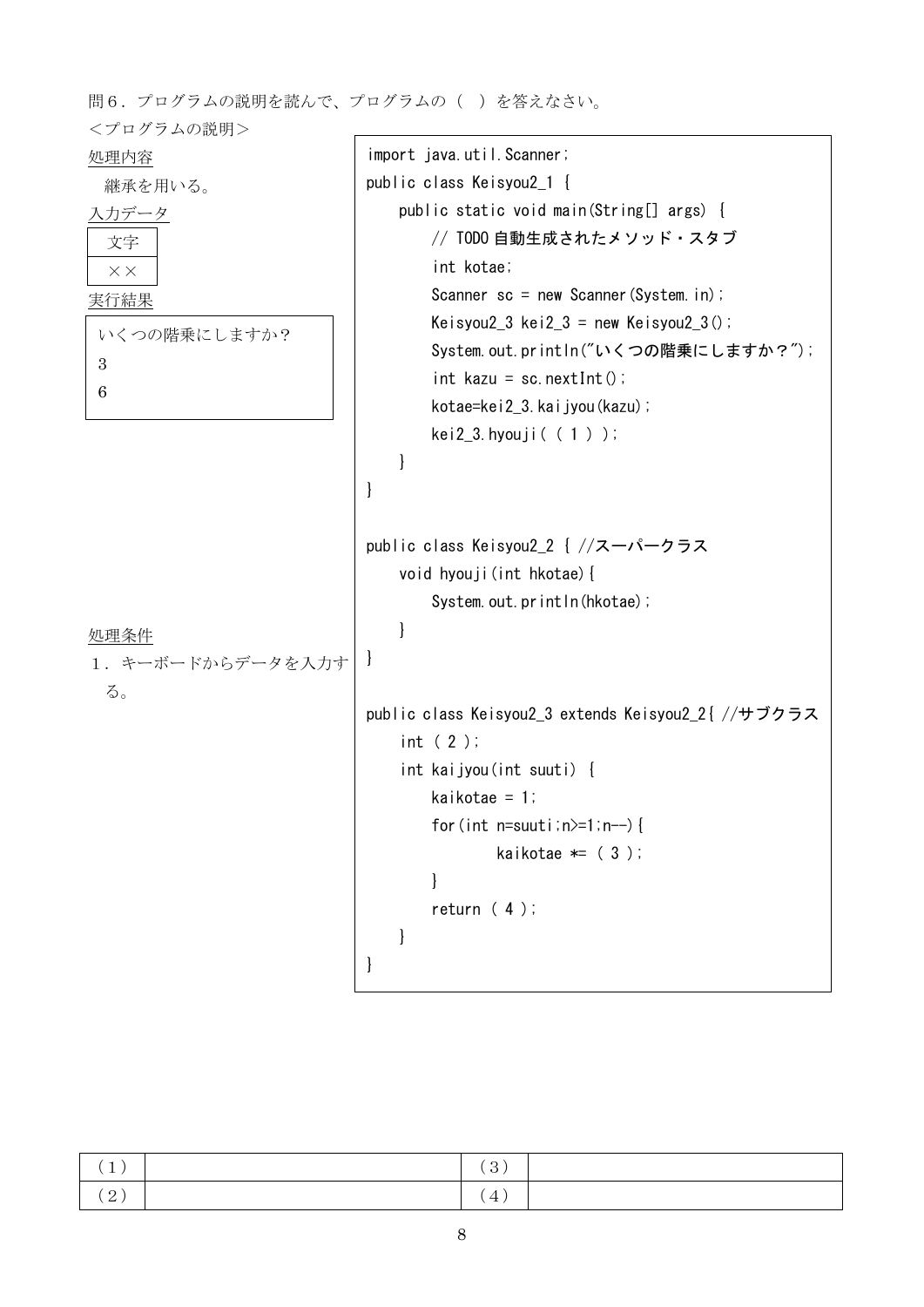問7.プログラムの説明を読んで、プログラムの( )を答えなさい。

<プログラムの説明>

処理内容

抽象クラスを用いる。

入力データ

なし

実行結果

11

```
abstract class Keisan { //抽象クラス
     abstract void hyouji(int kotae); //抽象メソッド
     int n,m; 
     void setsuuti(int n,int m){ //セッター
        this. n= (1);
         this.m=m; 
     } 
     int getsuutin(){ //ゲッター
         return n; 
     } 
     int getsuutim(){ 
         return ( 2 ); 
     } 
} 
class Tasizan extends Keisan{ 
     void hyouji(int kotae){ 
        System.out.println( (3));
     } 
} 
class Abstract1 { 
     public static void main(String[] args) { 
         // TODO 自動生成されたメソッド・スタブ
        Tasizan tasi = new Tasizan();
        tasi.setsuuti(5,6);
        int kotae = tasi.getsuutin() + (4);
         tasi.hyouji(kotae); 
     } 
}
```

| $\sim$ $\sim$ $\sim$<br>$\overline{\phantom{a}}$ | ◡                                                    |  |
|--------------------------------------------------|------------------------------------------------------|--|
| (2)                                              | $\overline{\phantom{0}}$<br>$\overline{\phantom{a}}$ |  |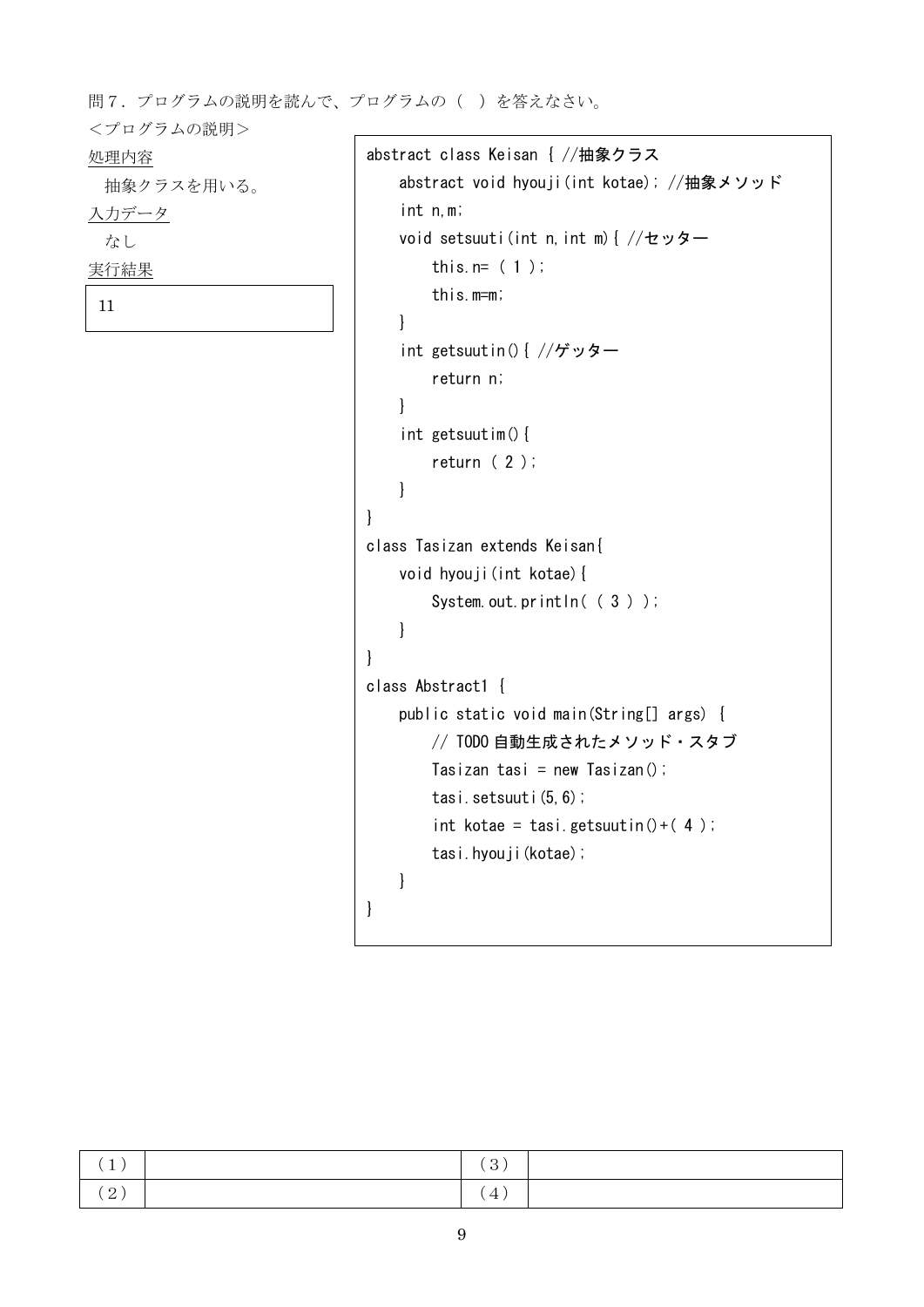問8.プログラムの説明を読んで、プログラムの( )を答えなさい。

| <プログラムの説明>        |                                                                                         |
|-------------------|-----------------------------------------------------------------------------------------|
| 処理内容              | import java.util.Scanner;                                                               |
| 参照を用いる。           | public class Sansyou1_1 {<br>public static void main(String[] args) {                   |
| 入力データ             | // TODO 自動生成されたメソッド・スタブ                                                                 |
| 文字                | Scanner $sc = new Scanner(System.in)$ ;<br>Sansyou1_2 $[]$ san = new Sansyou1_2 $[5]$ ; |
| $\times$ $\times$ | int i;                                                                                  |
|                   | String name;                                                                            |
| 実行結果              | for $(i = 0; i \le 4; i++)$ {<br>System.out.println("入力してください");                        |
| 入力してください          | $name = sc.next()$ ;                                                                    |
| あんどう              | $(1)$ = new Sansyou1_2 (name);                                                          |
| $1_{2}$           | String hyouji;                                                                          |
| 入力してください          | for $(i = 0; i \le 4; i++)$ {                                                           |
| いとう               | $(2) = \text{san}[i]$ . getNamae();<br>System.out.println( $hyouji$ );                  |
| 1 2               | ł                                                                                       |
|                   | $\mathcal{E}$                                                                           |
| 入力してください          | $\mathbf{)}$                                                                            |
| えんどう              | public class Sansyou1_2 {                                                               |
| $1_{-2}$          | String namae;                                                                           |
| 入力してください          | public Sansyou1_2(String namae) {<br>// TODO 自動生成されたメソッド・スタブ                            |
| かとう               | System. out. $println("1_2")$ ;                                                         |
| $1_{-2}$          | $(3)$ = namae;                                                                          |
| 入力してください          | public String tuika(){                                                                  |
| さとう               | return namae+"さん";                                                                      |
| $1_{2}$           | public String getNamae() {                                                              |
| あんどうさん            | return $(4)$ ;                                                                          |
| いとうさん             | $\mathbf{\}$                                                                            |
| えんどうさん            |                                                                                         |
| かとうさん             |                                                                                         |
|                   |                                                                                         |

処理条件

さとうさん

1.キーボードからデータを入力す る。

 $(1)$  (3)  $(2)$  (4)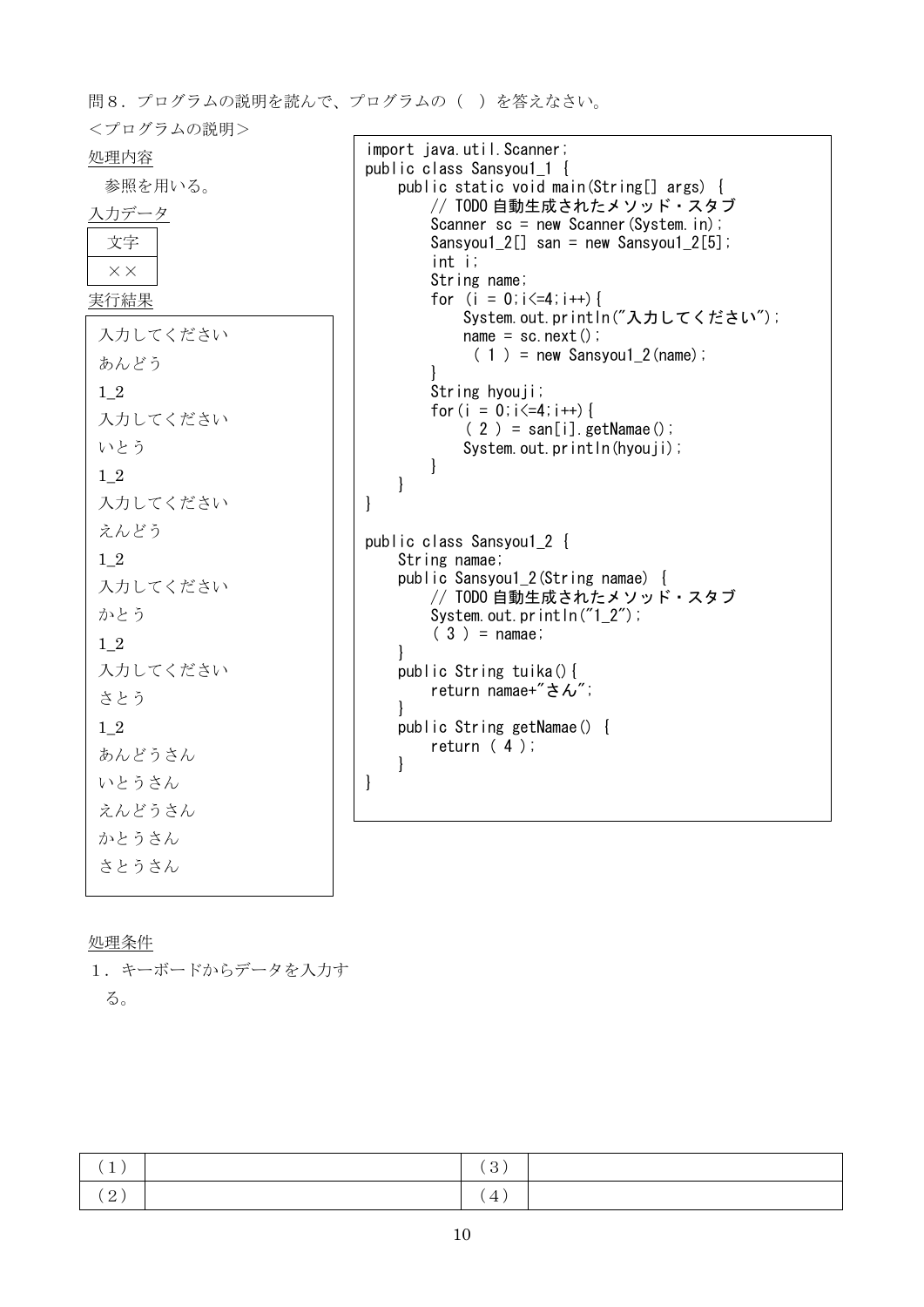問9.プログラムの説明を読んで、プログラムの( )を答えなさい。

```
<プログラムの説明>
処理内容
  オーバーロード用いる。
入力データ
  なし
実行結果
 2つのかけ算 2
 3つのかけ算 6 
 4つのかけ算 24
                                public class OverLoad1_1 {
                                    public static void main(String[]args){
                                        OverLoad1_2 ove1_2 = new OverLoad1_2();
                                         int kekka; 
                                        (1) = ove1_2. jyou(1,2); //オーバーロード
                                        System.out.println("2つのかけ算"+kekka);
                                        kekka = ovel_2. jyou (1, 2, 3);
                                         System.out.println("3つのかけ算"+kekka); 
                                        kekka = ovel_2. jyou (1, 2, 3, 4);
                                         System.out.println("4つのかけ算"+ ( 2 )); 
                                     }
                                } 
                                public class OverLoad1_2{ 
                                     int kotae; 
                                     public int jyou(int s1,int s2){ 
                                        return ( 3 ) = s1 * s2;
                                     } 
                                     public int jyou(int s1,int s2,int s3){ 
                                        return kotae = s1 * s2 * s3;
                                     } 
                                    public int jyou(int s1, int s2, int s3, int s4) {
                                        return kotae = s1 * s2 * s3 * (4);
                                     }
```

| . . | U               |  |
|-----|-----------------|--|
| └   | $\mathbf{\tau}$ |  |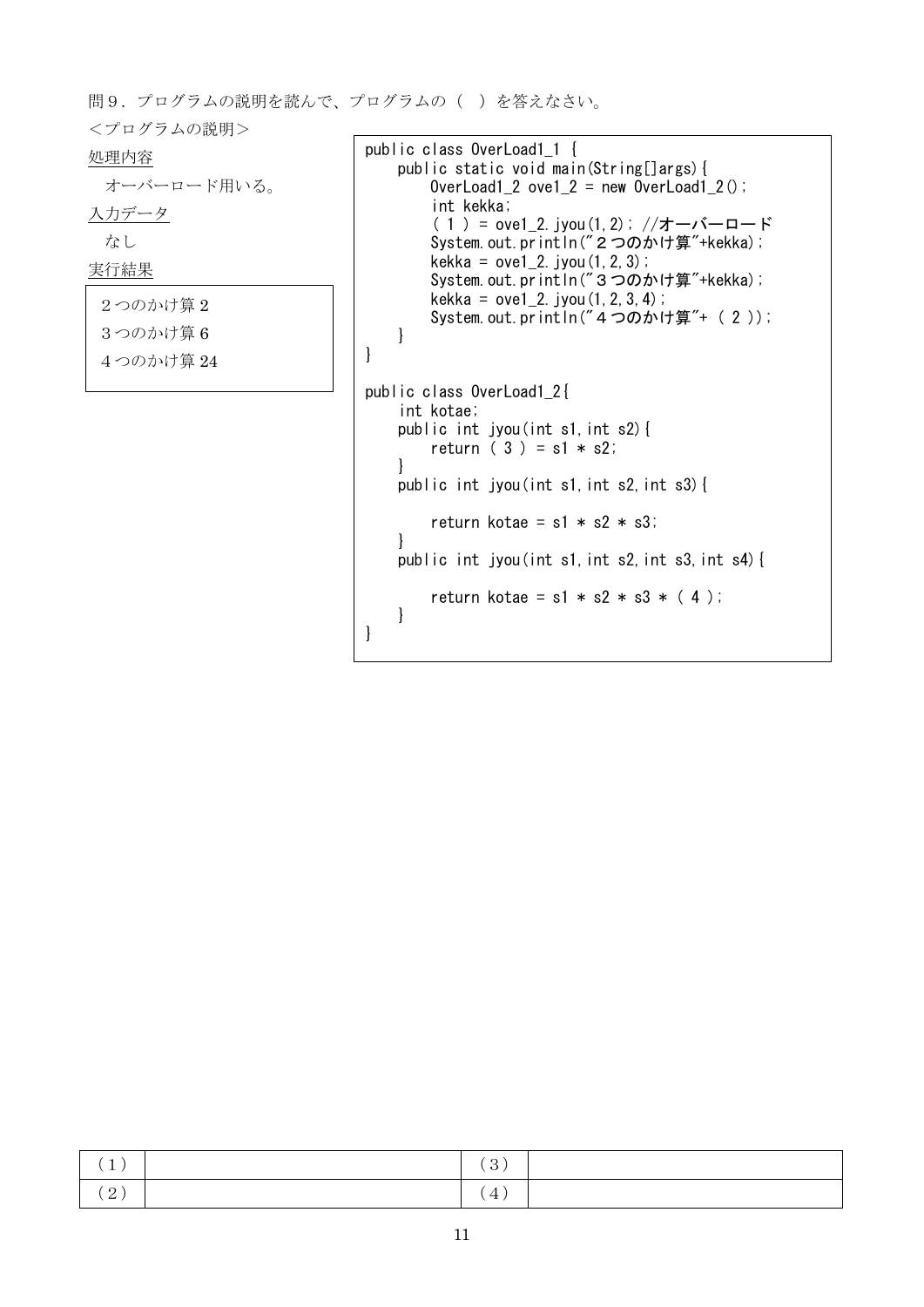```
問 10.プログラムの説明を読んで、プログラムの( )を答えなさい。
<プログラムの説明>
処理内容
 オーバーライドを用いて文字を表
示する。
入力データ
 なし
実行結果
 GoodMorning1_2 
 GoodEvening1_2 
 GoodMorning1_3
 ここから super です
 GoodMorning1_2 
 GoodEvening1_2 
 GoodEvening1_2 
                               public class OverRide1_1 { 
                                    public static void main(String[] args) { 
                                        // TODO 自動生成されたメソッド・スタブ
                                       OverRide1_2 ovr1_2 = new OverRide1_2();
                                       OverRide1_3 ovr1_3 = new OverRide1_3();
                                        ovr1_2.( 1 ); 
                                        ovr1_2.hiruhyouji(); 
                                       ovr1_3.asahyouji();
                                        ovr1_3.hiruhyouji(); 
                                    } 
                               } 
                               public class OverRide1_2 { 
                                    void asahyouji(){ 
                                       System.out.println("GoodMorning1_2");
                                    } 
                                    void ( 2 ){
                                       System.out.println("GoodEvening1_2");
                                    } 
                               } 
                               public class OverRide1_3 extends OverRide1_2{ 
                                    void ( 3 ) { //再定義
                                       System.out.println("GoodMorning1_3");
                                        System.out.println("ここから super です"); 
                                       super.asahyouji();
                                        ( 4 ).hiruhyouji();
```
}

| $\overline{\phantom{a}}$<br>' 1 | 3) |  |
|---------------------------------|----|--|
| $\Omega$<br>₹Z.,                | 4) |  |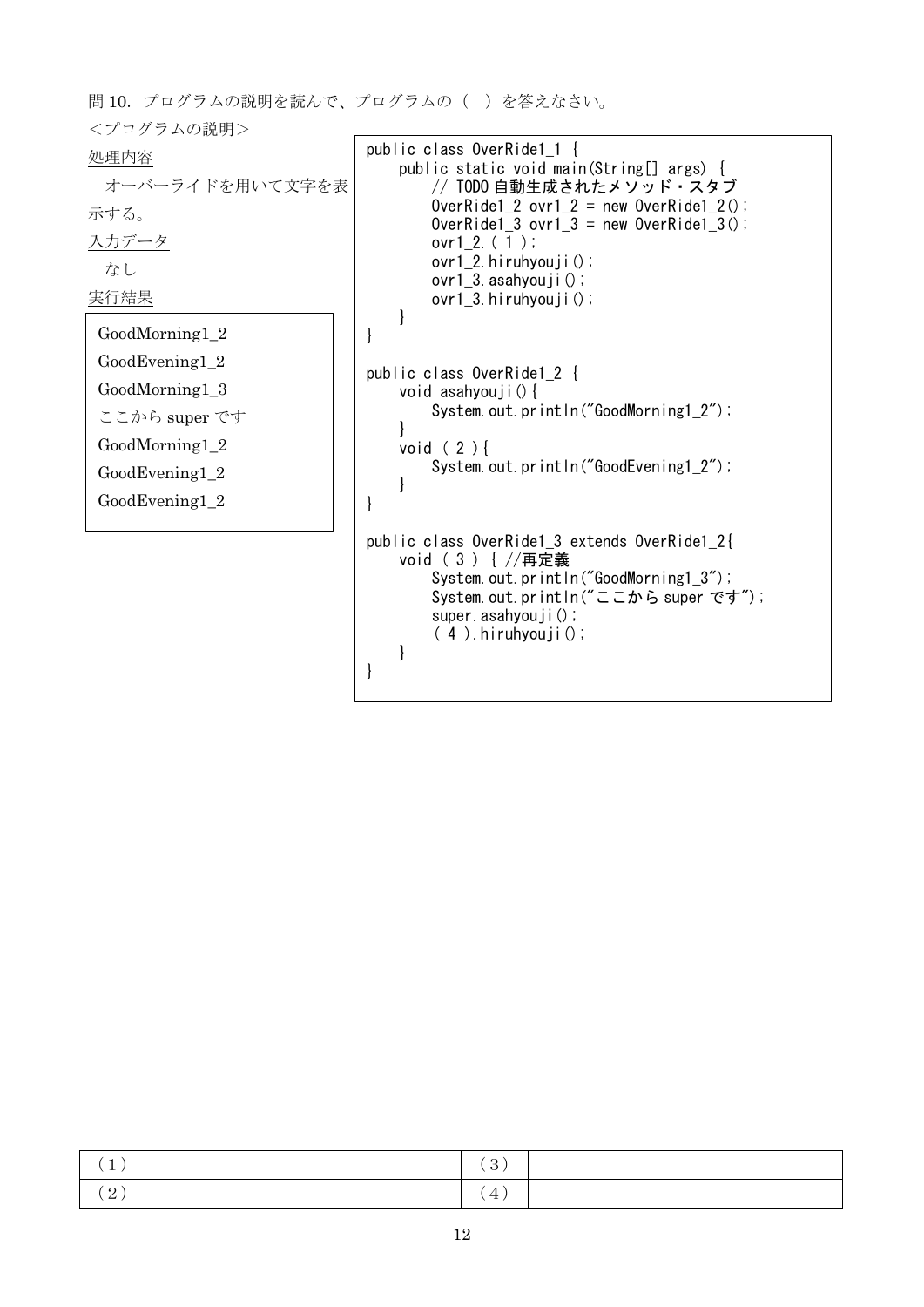問 11.プログラムの説明を読んで、プログラムの( )を答えなさい。



| ∼ | $\overline{\phantom{a}}$ |  |
|---|--------------------------|--|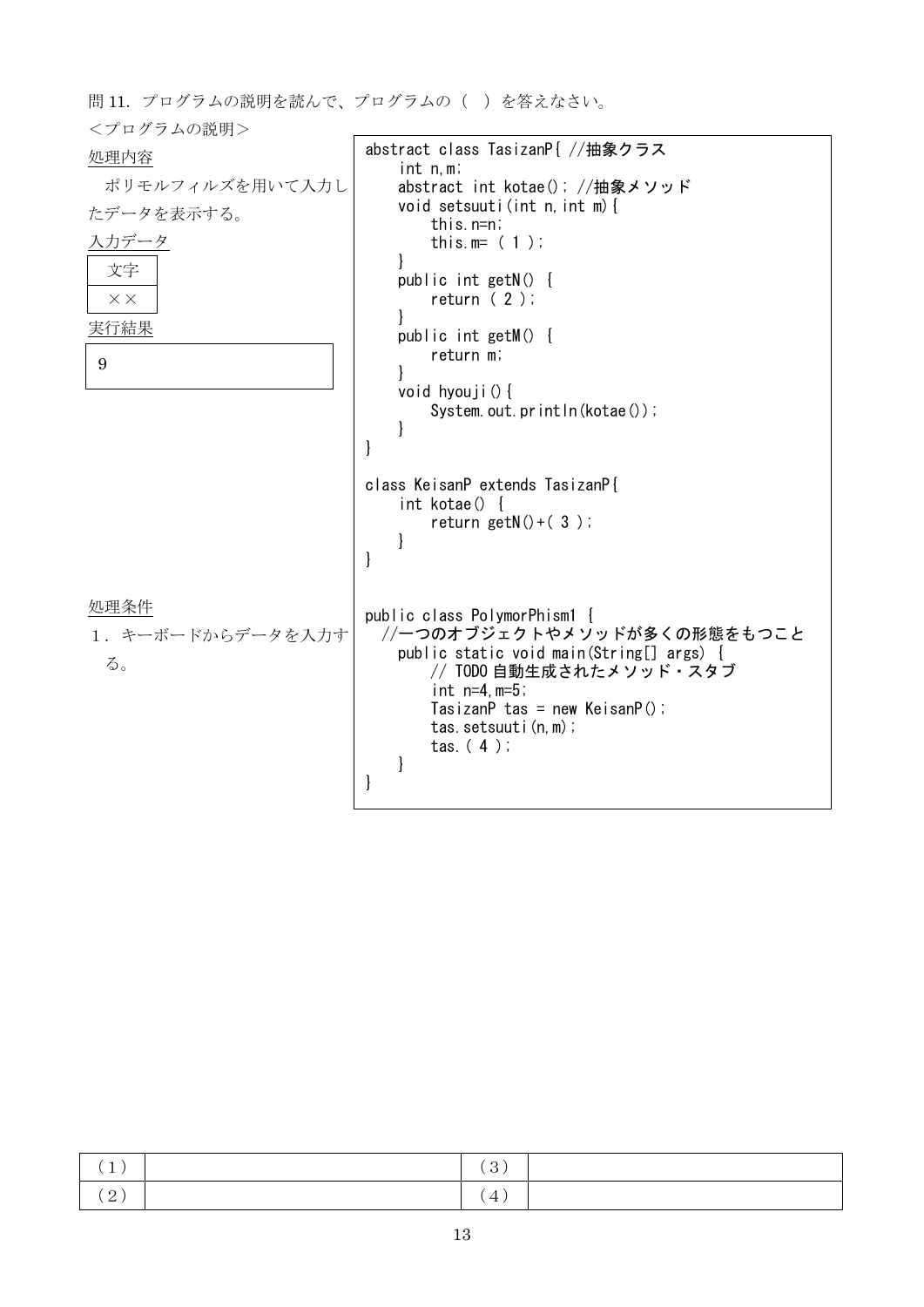問 12.プログラムの説明を読んで、プログラムの( )を答えなさい。

<プログラムの説明> 処理内容 コードを入力し表示する。 入力データ コード ×× 実行結果 処理条件 1. キーボードからデータを入力す る。 2.結果を実行結果のようにディス プレイに表示する。 3.二分探索を用いること。 コード入力:終わりは 999 103 103 は本宮 コード入力:終わりは 999 int inkode; int n; int jogen; int kagen; int cyuuou; int sw; } } } } }else{ } } }

import java.util.Scanner; public class NibuTansaku { Scanner sc = new Scanner (System. in);  $int[]$  kode = {100,101,102,103,104,105,106,107,108,109}; String[] eki ={"郡山","日和田","五百川","本宮", "二本松","安達","松川","金谷川","南福島","福島"}; public void tansaku() { System.out.println ("コード入力:終わりは 999");  $inkode = sc.nextInt()$ ; while(inkode  $!=$  999) {  $sw = 0$ ; jogen=9; kagen=0; cyuuou =  $(1)$ ; while(inkode != kode[cyuuou]&& kagen $\le$ jogen) { if (kode[cyuuou]>inkode){  $jogen = cyuuou-1;$  }else if(kode[cyuuou]<inkode){ kagen =  $(2)$ ; } cyuuou =  $(jogen+kagen)/2$ ;  $if$ (kagen $\ge$ iogen) {  $sw = (3)$ : hyou i i (sw); System.out.println ("コード入力:終わりは 999");  $inkode = sc.nextInt()$ ; public void hyouji(int hsw){ if(hsw==0) $\overline{ }$ System.out.println (inkode+"は"+eki[cyuuou]); System.out.println("エラーです"); public static void main(String[] args) { // TODO 自動生成されたメソッド・スタブ  $N$ ibuTansaku nibu = new NibuTansaku $()$ ; nibu.( 4 ); }

| п.<br>$\mathbf{I}$ | ◡              |  |
|--------------------|----------------|--|
| (2,                | $\overline{4}$ |  |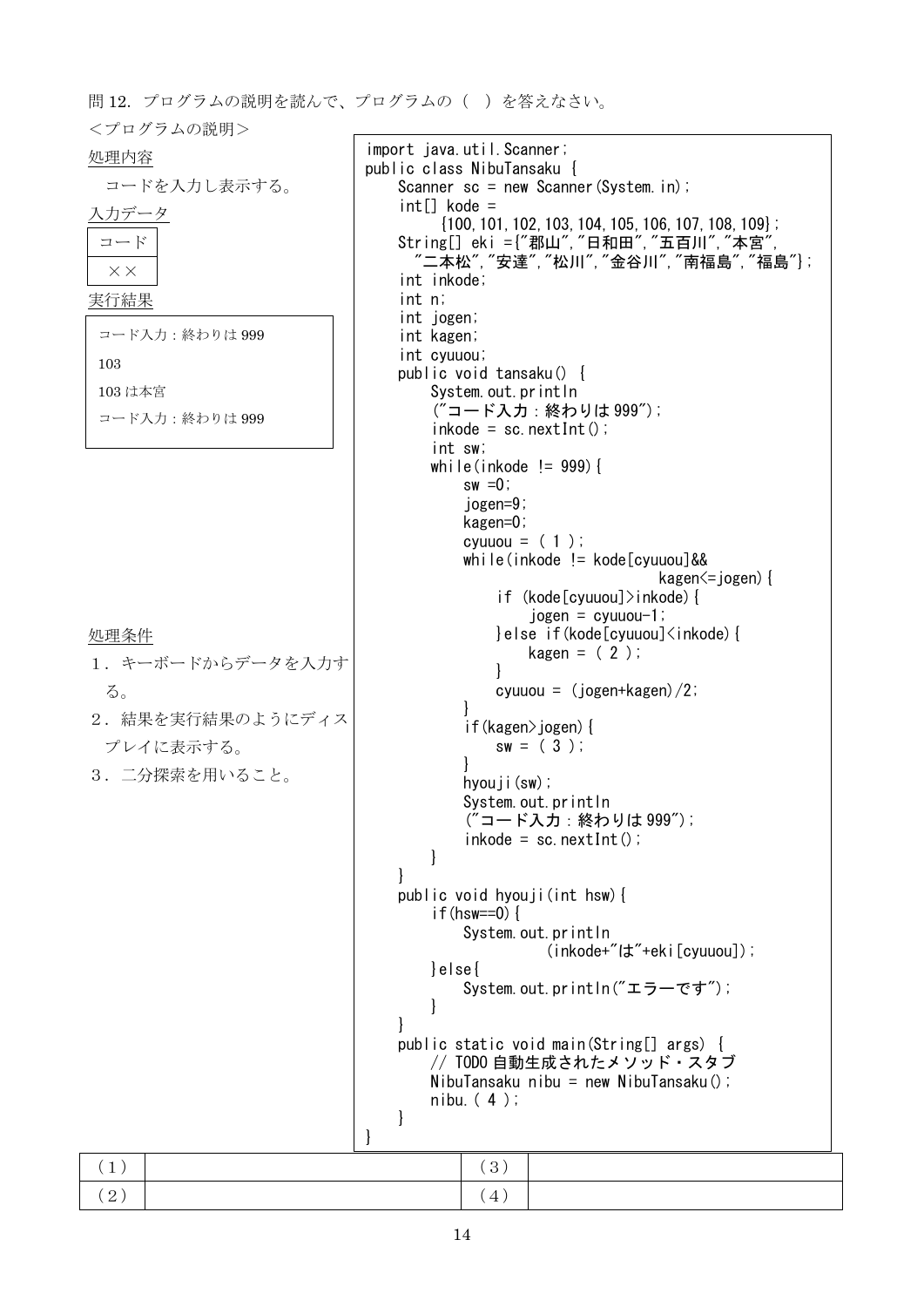問 13.プログラムの説明を読んで、プログラムの( )を答えなさい。

import java.util.Scanner;

public class NibuTansaku2 {

<プログラムの説明> 処理内容 コードと点数を入力し集計して 表示する。 入力データ コード 点数  $x \times | x \times x$ 実行結果 処理条件 1.キーボードからデータを入力す る。 2.結果を実行結果のようにディス コード入力:終わりは 999 102 点数を入力してください 78 (省略) 101 は 90 102 は 78 (省略) 109 は 60

プレイに表示する。

3.二分探索を用いること。

```
Scanner sc = new Scanner (System. in);
   int[] kode =
       {100,101,102,103,104,105,106,107,108,109}; 
    int[] tensu = new int[10];
   int inkode, intensu, soeji, n, jogen, kagen, cyuuou;
    public void syukei() { 
       System.out.println
           ("コード入力:終わりは 999"); 
       inkode = sc.nextInt();
       while(inkode != 999) {
           System.out.println
                ("点数を入力してください"); 
           intensu = sc.nextInt();
           jogen= (1);
            kagen=0; 
           cyuuou = (iogen+kagen)/2;
           while(inkode != (2)) {
                if (kode[cyuuou]>inkode){ 
                   jogen = cyuuou-1; }else if(kode[cyuuou]<inkode){ 
               (3) = cyu u o u + 1; } 
               cyuuou = (iogen+kagen)/2;
 } 
            tensu[cyuuou] += intensu; 
           System.out.println
                  ("コード入力:終わりは 999"); 
           inkode = sc.nextInt();
        } 
    } 
    public void hyouji(){ 
       for (n=0; n \leq t) length; (4) ) {
           System.out.println(kode[n]+"\forall**tensu[n]);
 } 
    } 
    public static void main(String[] args) { 
        // TODO 自動生成されたメソッド・スタブ
       NibuTansaku2 nibu = new NibuTansaku2();
        nibu.syukei(); 
       nibu.hyouji();
    }
```

| (1) | (3)       |  |
|-----|-----------|--|
| (2) | 4)<br>. . |  |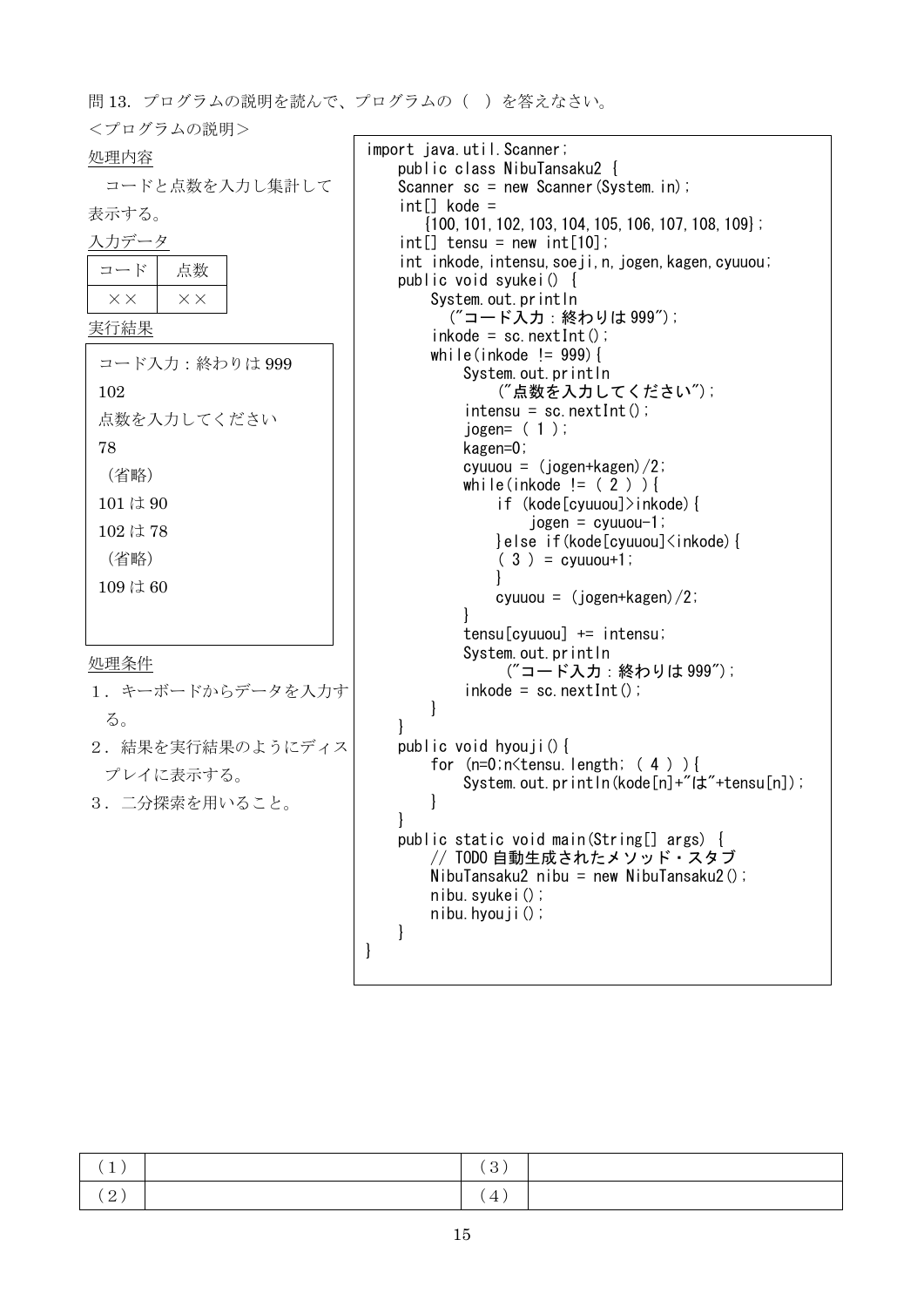問 14.プログラムの説明を読んで、プログラムの( )を答えなさい。

<プログラムの説明>

## 処理内容

二次元配列を用いて「Z」の模様を 「N」になるように表示する。 入力データ

なし

実行結果

| ZZZZZ    |  |
|----------|--|
| Z        |  |
| z        |  |
| z        |  |
| ZZZZZ    |  |
| z z      |  |
| ZZ Z     |  |
| Z Z Z    |  |
| Z ZZ     |  |
| $Z \t Z$ |  |
|          |  |

```
import java.util.Scanner;
public class Hairetsu2ast { 
      Scanner sc = new Scanner(System.in);
      final String[][] mae = [{''z", "z", "z", "z", "z"]},{" "," "," ","z"," "}, 
                                       {m \; n \; n \; n \; n \; n' \; 2'' \; n \; n \; n' \; n'' \; },{m \choose 0} , {m \choose 2} , {m \choose 1} , {m \choose 2} , {m \choose 3} , {m \choose 3} , {m \choose 3} , {m \choose 3} , {m \choose 3} , {m \choose 3} , {m \choose 3} , {m \choose 3} , {m \choose 3} , {m \choose 3} , {m \choose 3} , {m \choose 3} , {m \choose 3} , {m \choose 3} , {m \choose{''z", "z", "z", "z", "z", "z"}, };
     String[] [] ato = new String[5][5];
       int n,m; 
      public void maehyouji(){ 
           for(n=0;n\leq mae.length;n++) {
                 for (m=0; m< (1). length;m++) {
                       System.out.print(mae[n][m]);
 } 
                 System.out.println();
            } 
      } 
      public void atohyouji(){ 
           for(n=0;n<ato.length;n++){
                 for(m=0;m \leq ato[n].length;m++){
                       System.out.print( (2) );
 } 
                 System.out.println();
            } 
       } 
      public void irekae(){ 
           for(n=0;n\leq mae.length;n++){
                 for(m=0;m\leq m\leq n]. length;m++){
                          ato[n][m] = (3);
 } 
            } 
      } 
      public static void main(String[] args) { 
           Hairetsu2ast hai = new Hairetsu2ast();
           hai.maehyouji();
            hai.( 4 ); 
            hai.atohyouji(); 
      } 
}
```

| $\mathbf{r}$ | ച<br>◡                        |  |
|--------------|-------------------------------|--|
| (2,          | ↵<br>$\overline{\phantom{a}}$ |  |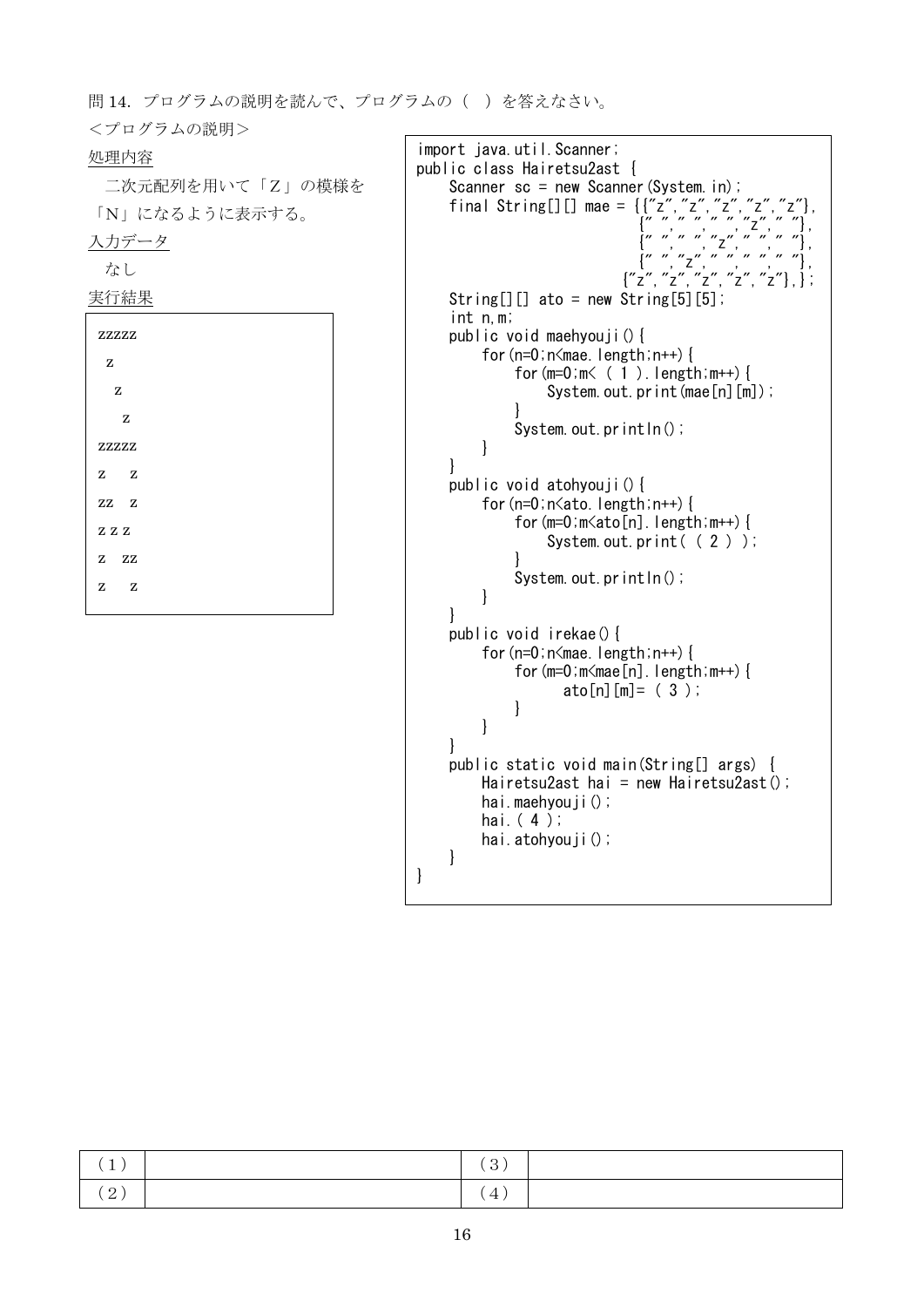問 15.プログラムの説明を読んで、プログラムの( )を答えなさい。

## 処理内容

<プログラムの説明>

グループおよびコードごとに入力 した点数を配列に集計後、表示する。 入力データ

| コード                           | グループ              | 点数                |  |  |  |
|-------------------------------|-------------------|-------------------|--|--|--|
| $\times$ $\times$             | $\times$ $\times$ | $\times$ $\times$ |  |  |  |
| 実行結果                          |                   |                   |  |  |  |
|                               | コード入力:終わりは 999    |                   |  |  |  |
| 105                           |                   |                   |  |  |  |
| グループ入力: 0~9                   |                   |                   |  |  |  |
| $\theta$                      |                   |                   |  |  |  |
| 点数を入力してください                   |                   |                   |  |  |  |
| 67                            |                   |                   |  |  |  |
| (省略)                          |                   |                   |  |  |  |
| グループ 0 は 0 0 0 0 0 67 0 0 0 0 |                   |                   |  |  |  |
| グループ1は000010000000            |                   |                   |  |  |  |
| (省略)                          |                   |                   |  |  |  |

処理条件

1.キーボードからデータを入力す る。

import java.util.Scanner; public class Hairetsu2Syukei { Scanner sc = new Scanner (System. in);  $int[]$  kode = {100,101,102,103,104,105,106,107,108,109};  $int[]$  tensu = new int $[10][10]$ ; int inkode; int ingroup; int intensu; int soeii; int n; int m; public void syukei() { System.out.println ("コード入力:終わりは 999");  $inkode = sc.nextInt()$ ; while(inkode  $!=$  999) { System.out.println ("グループ入力:0~9");  $ingroup = sc.nextInt()$ ; System.out.println ("点数を入力してください");  $intensu = sc.nextInt()$ ; soeji = inkode -  $(1)$ ; tensu[ingroup][soe ji]  $+= (2)$ ; System.out.println ("コード入力:終わりは 999");  $(3) =$ sc.nextInt $()$ ; } } public void hyouji(){ for  $(n=0:n \times t$ ensu. length;  $n++$ ) { System.out.print("グループ"+n+"は"); for  $(m=0,m\text{timesu}[n]$ . length; $m++)$  { System.out.print( $(\check{4})$  +" $\check{?}$ ); } System.out.println(); } } public static void main(String[] args) { // TODO 自動生成されたメソッド・スタブ Hairetsu2Syukei hai = new Hairetsu2Syukei(); hai.syukei(); hai.hyouji $()$ ; } }

|     | റ<br>◡ |  |
|-----|--------|--|
| (2) |        |  |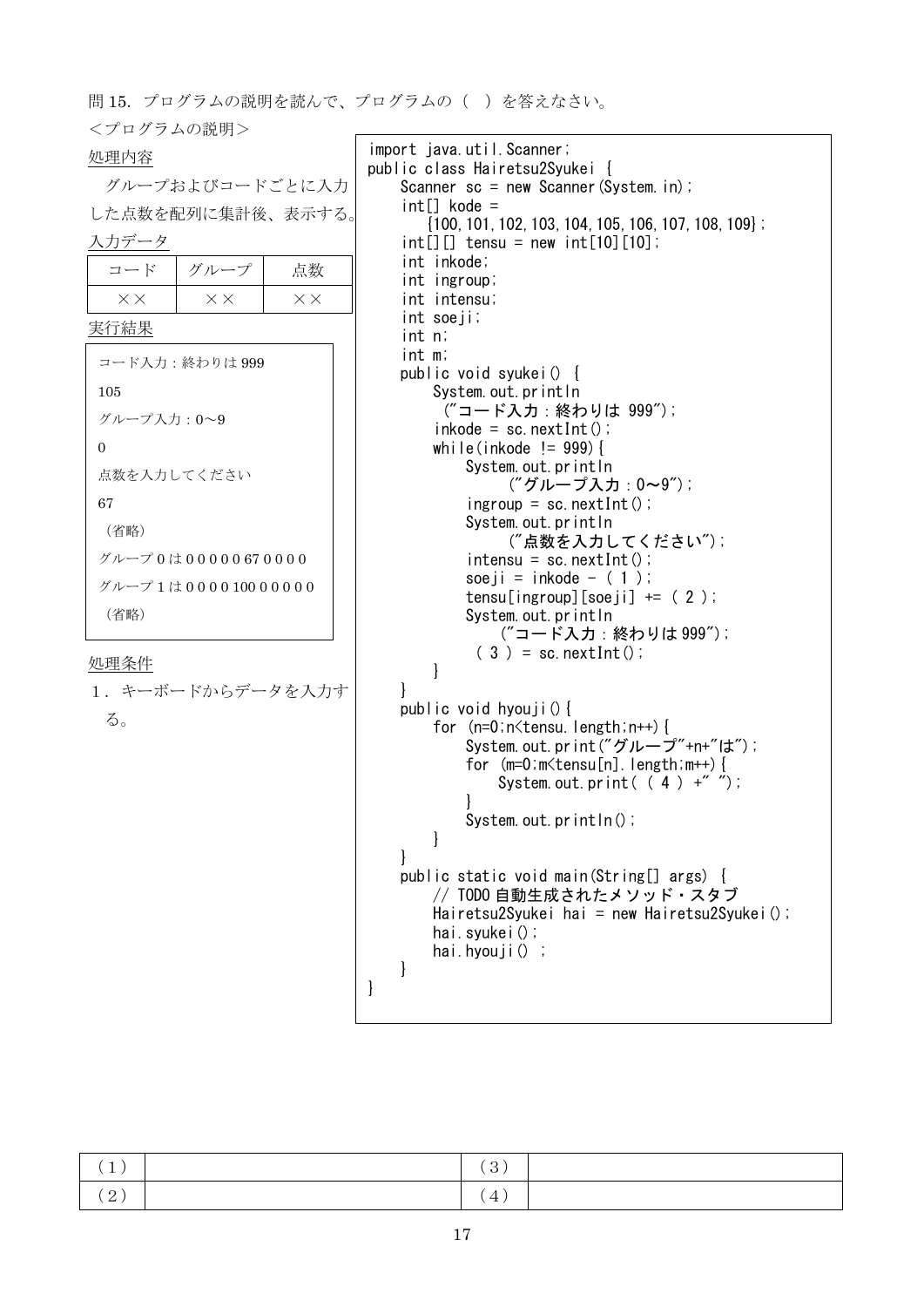問 16.プログラムの説明を読んで、プログラムの( )を答えなさい。

<プログラムの説明> 処理内容

配列 kode の要素を降順にソート する。 入力データ なし 実行結果

| 109 |  |  |
|-----|--|--|
| 108 |  |  |
| 107 |  |  |
| 106 |  |  |
| 105 |  |  |
| 104 |  |  |
| 103 |  |  |
| 102 |  |  |
| 101 |  |  |
| 100 |  |  |
|     |  |  |

```
public class BubbleSort { 
    int[] kode =
       {100,101,102,103,104,105,106,107,108,109}; 
     int n; 
     int m; 
     int taihi; 
     public void sort() { 
        for (n=8; n>=0; (1) )for (m=0; m\leq n; m++) {
                 if(kode[m]<kode[m+1]){
                     tail = kode[m];kode[m] = (2);
                      kode[m+1]=taihi; 
                 } 
             } 
         } 
     } 
     public void hyouji(){ 
        for (n=0;\text{n}{kode. length};(3)) [System.out.println(kode[n]);
         } 
     } 
     public static void main(String[] args) { 
         // TODO 自動生成されたメソッド・スタブ
        BubbleSort bub = new BubbleSort();
         bub.( 4 ); 
        bub.hyouji();
     }
```

| $\perp$ | (3) |  |
|---------|-----|--|
| (2)     | 4   |  |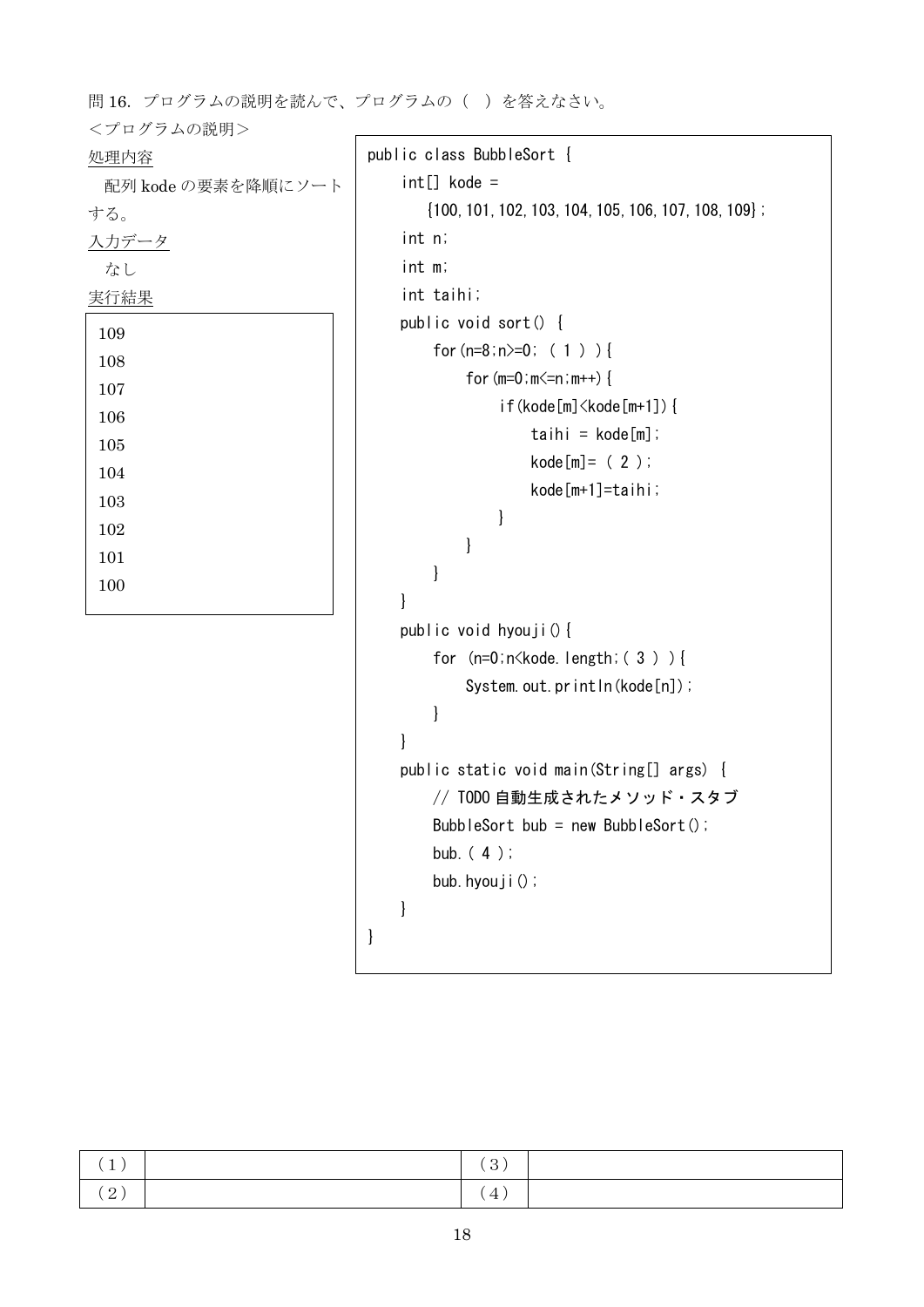問 17.プログラムの説明を読んで、プログラムの( )を答えなさい。

}

<プログラムの説明> 処理内容 配列 kode の要素を昇順にソート

する。 入力データ なし

実行結果

| 100 |  |
|-----|--|
| 101 |  |
| 102 |  |
| 103 |  |
| 104 |  |
| 105 |  |
| 106 |  |
| 107 |  |
| 108 |  |
| 109 |  |
|     |  |

```
public class BubbleSort2 { 
     int[] kode =
      {109,108,107,106,105,104,103,102,101,100}; 
     int n; 
     int m; 
     int taihi; 
     public void sort() { 
        for (n=8; n>=0; n= ) {
            for( ( 1 ) ) if(kode[m]>kode[m+1]){ 
                      (2);
 } 
 } 
         } 
     } 
     public void koukan(){ 
        taihi = kode[m];
         kode[m]=kode[m+1]; 
        kode[m+1] = (3);
     } 
     public void hyouji(){ 
        for (n=0; n\< kode. length; n++) {
            System.out.println(kode[n]);
         } 
     } 
     public static void main(String[] args) { 
         // TODO 自動生成されたメソッド・スタブ
         BubbleSort2 bub = new BubbleSort2(); 
         bub.( 4 ); 
        bub.hyou i i ();
     }
```

| (1) | $\left(3\right)$                           |  |
|-----|--------------------------------------------|--|
| (2) | $\overline{A}$<br>$\overline{\phantom{a}}$ |  |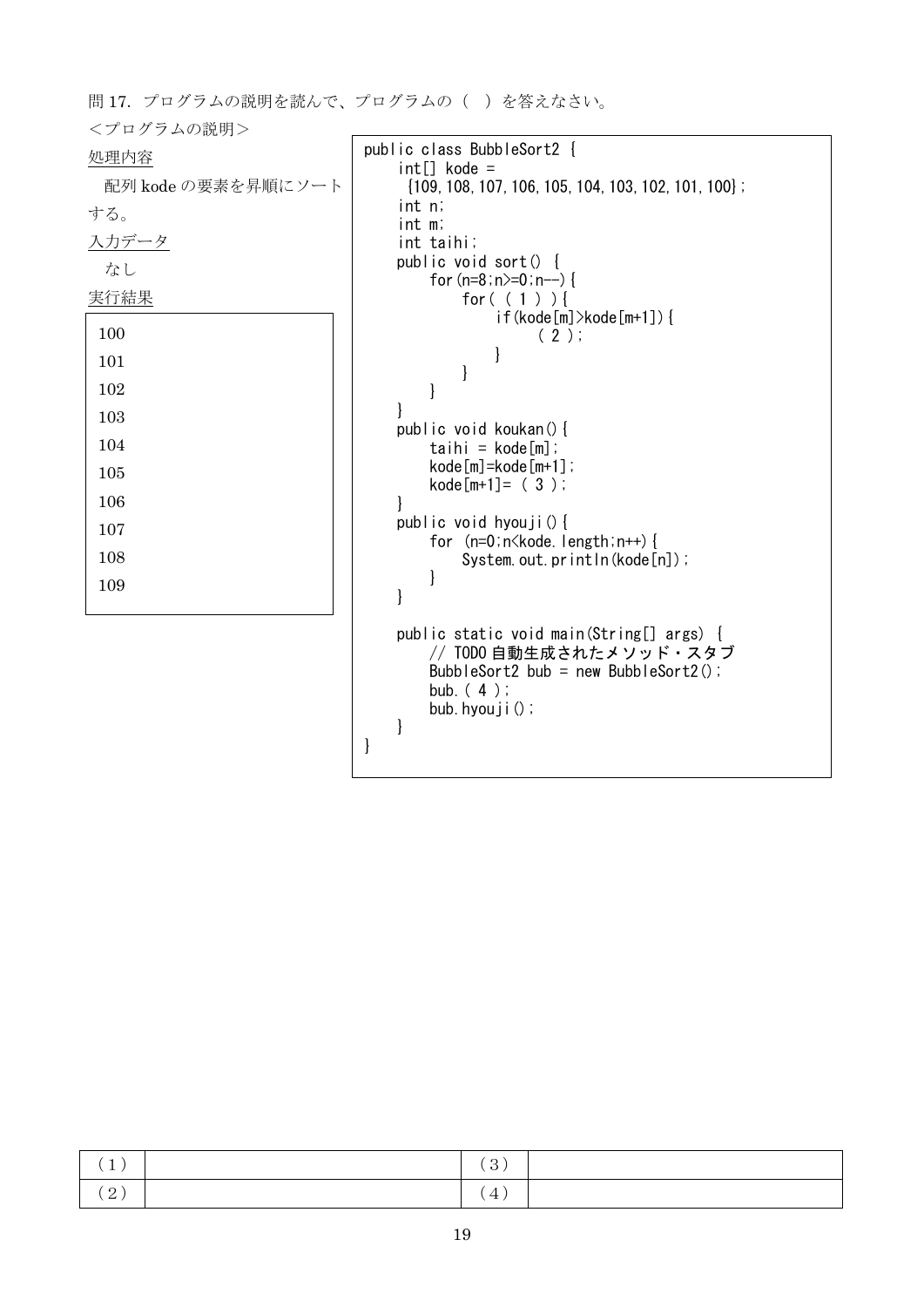問 18.プログラムの説明を読んで、プログラムの( )を答えなさい。

<プログラムの説明>

処理内容

配列 kode の要素を降順にソート する。

入力データ

なし

実行結果

| 109 |  |  |
|-----|--|--|
| 108 |  |  |
| 107 |  |  |
| 106 |  |  |
| 105 |  |  |
| 104 |  |  |
| 103 |  |  |
| 102 |  |  |
| 101 |  |  |
| 100 |  |  |
|     |  |  |

```
public class InsertSort { 
    int[] kode =
          {100,101,102,103,104,105,106,107,108,109}; 
     int n; 
     int m; 
     int taihi; 
     public void sort() { 
        for (n=1; n\leq 9; n++) {
             m = (1);
             tail = kode[n];
             while(m >= 0&&kode[m]\langle \text{tail} \rangle {
                  kode[m+1]=kode[m]; 
                 m--; } 
              (2) =taihi;
         } 
     } 
     public void hyouji(){ 
        for (n=0; n \times kode. length; n++) {
             System.out.println((3));
         } 
     }
     public static void main(String[] args) { 
         // TODO 自動生成されたメソッド・スタブ
          InsertSort ins = new InsertSort(); 
          ins.sort(); 
          ins.( 4 ); 
     } 
}
```

| -        |   |  |
|----------|---|--|
| ( ၇<br>╺ | - |  |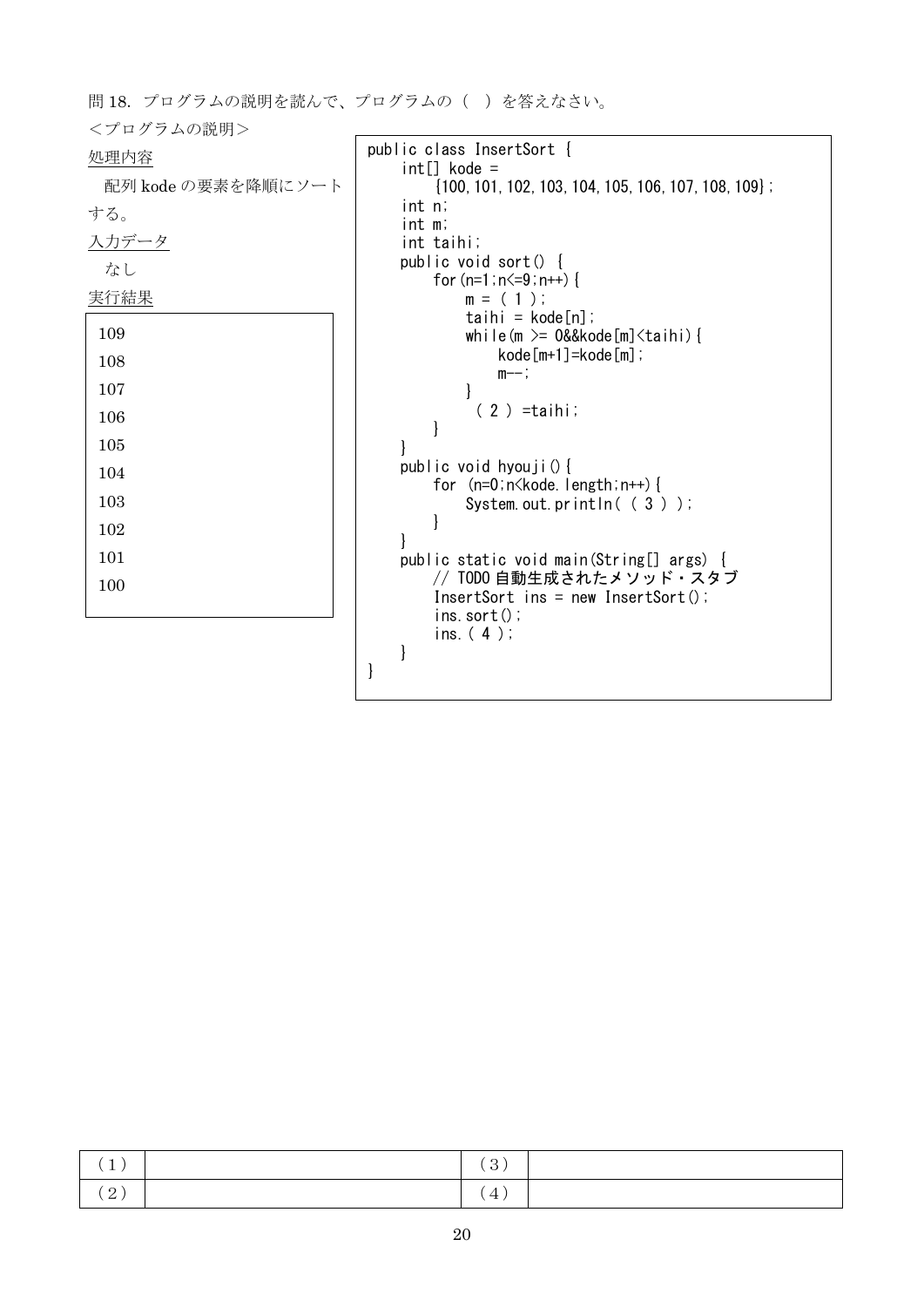問 19.プログラムの説明を読んで、プログラムの( )を答えなさい。

| <プログラムの説明>        |                                                                 |
|-------------------|-----------------------------------------------------------------|
| 処理内容              | import java.util.Scanner;<br>public class InsertSort2 {         |
| 入力したコードを降順にソート    | Scanner $sc = new Scanner(System.in)$ ;                         |
| する。               | $int[]$ kode = new int $[10]$ ;<br>int n;                       |
| 入力データ             | int m;                                                          |
| コード               | int taihi;                                                      |
| $\times$ $\times$ | public void sort() {<br>int inkode;                             |
| 実行結果              | for $(n=1; n\leq 10; n++)$ {                                    |
|                   | $inkode = sc.next Int()$ ;                                      |
| 10個のコードを入れてください   | $m=9$ ;                                                         |
|                   | $kode[m] = (1)$ ;<br>while( $(2)$ &&kode[m-1] $\kappa$ ode[m]){ |
| $\bf 5$           | taihi = $kode[m-1]$ ;                                           |
| 2個目               | $kode[m-1]=kode[m];$                                            |
| $\overline{4}$    | kode[m]=taihi;                                                  |
| (省略)              | $m--;$                                                          |
| 10個目              | System.out.println( $(3)$ ) + "個目");                            |
| $\sqrt{2}$        |                                                                 |
| 11 個目             | public void hyouji(){                                           |
| 9                 | for $(n=0:n \times k$ ode. length; $n++)$ {                     |
|                   | System out println( $(4)$ );                                    |
| $\boldsymbol{9}$  |                                                                 |
| 8                 | public static void main(String[] args) {                        |
| 7                 | // TODO 自動生成されたメソッド・スタブ                                         |
| 6                 | $InsertSort2$ ins = new $InsertSort2()$ ;<br>System.out.println |
| 5                 | ("10個のコードを入れてください");                                            |
| $\overline{4}$    | $ins.sort()$ ;<br>$ins. hyouji()$ ;                             |
| $\sqrt{3}$        |                                                                 |
| 3                 | }                                                               |
| $\boldsymbol{2}$  |                                                                 |
|                   |                                                                 |

処理条件

1.キーボードからデータを入力す る。

|   | ັ       |  |
|---|---------|--|
| ∸ | △<br>л. |  |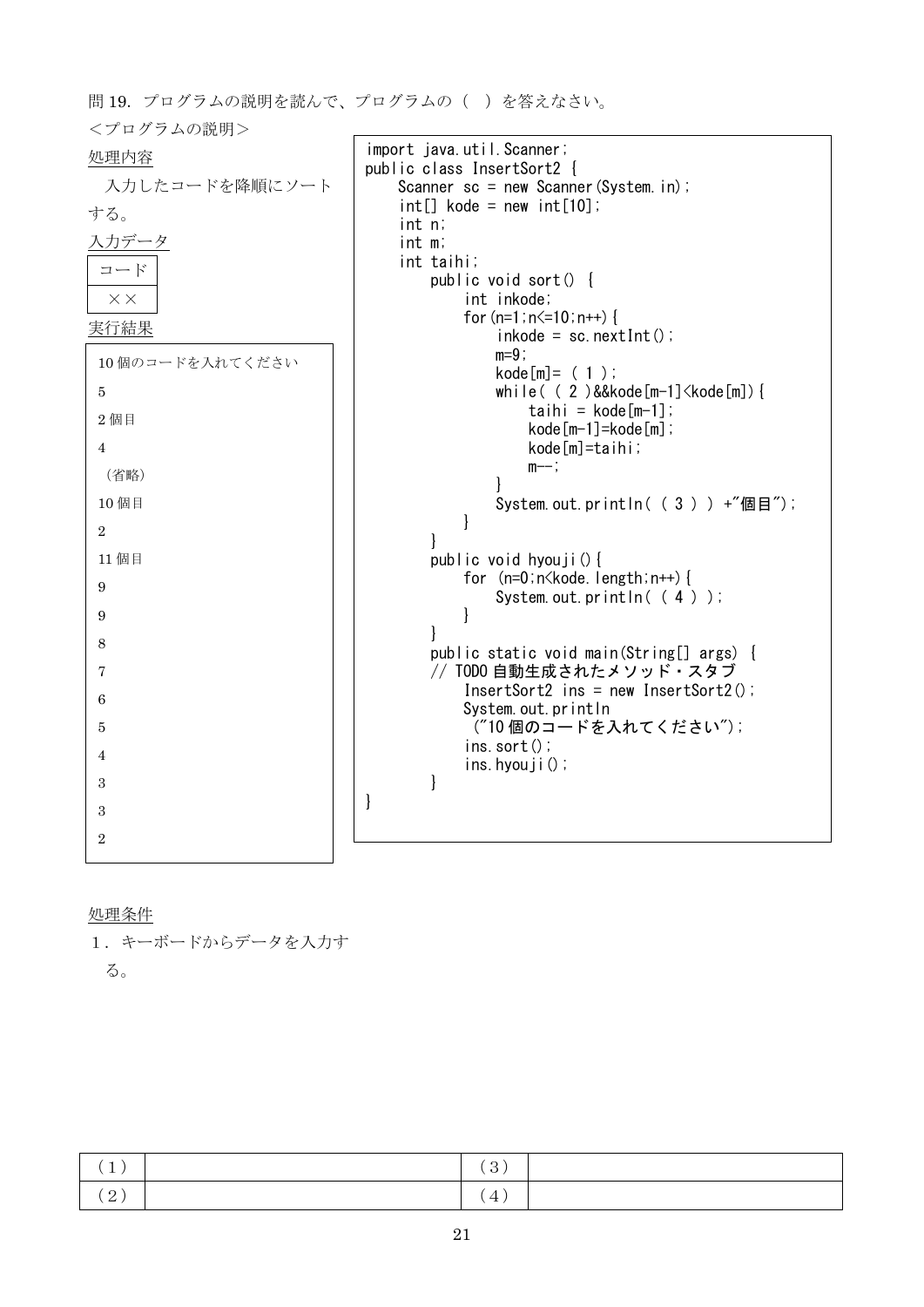問 20.プログラムの説明を読んで、プログラムの( )を答えなさい。

}

<プログラムの説明> 処理内容

配列 kode の要素を降順にソート する。

入力データ

なし

実行結果

| 109 |  |
|-----|--|
| 108 |  |
| 107 |  |
| 106 |  |
| 105 |  |
| 104 |  |
| 103 |  |
| 102 |  |
| 101 |  |
| 100 |  |
|     |  |

```
public class SelectionSort { 
    int[] kode =
       {100,101,102,103,104,105,106,107,108,109}; 
     int n; 
     int ( 1 ); 
     int taihi; 
     public void sort() { 
        for (n=0; n < (2) ; n++) {
            for(m=n+1;m<kode.length;m++){
                if(kode[n]<(3))tail = kode[n];
                    kode[n]=kode[m]; 
                    kode[m]=taihi; 
 } 
             } 
         } 
     } 
     public void ( 4 ){ 
        for (n=0; n\< kode. length; n++) {
            System.out.println(kode[n]);
         } 
     } 
     public static void main(String[] args) { 
         // TODO 自動生成されたメソッド・スタブ
         SelectionSort sele = new SelectionSort(); 
        sele.sort();
        sele.hyouji();
    }
```

| (1)<br>$\sqrt{1}$ | (3)                   |  |
|-------------------|-----------------------|--|
| (2)               | $\overline{4}$<br>. . |  |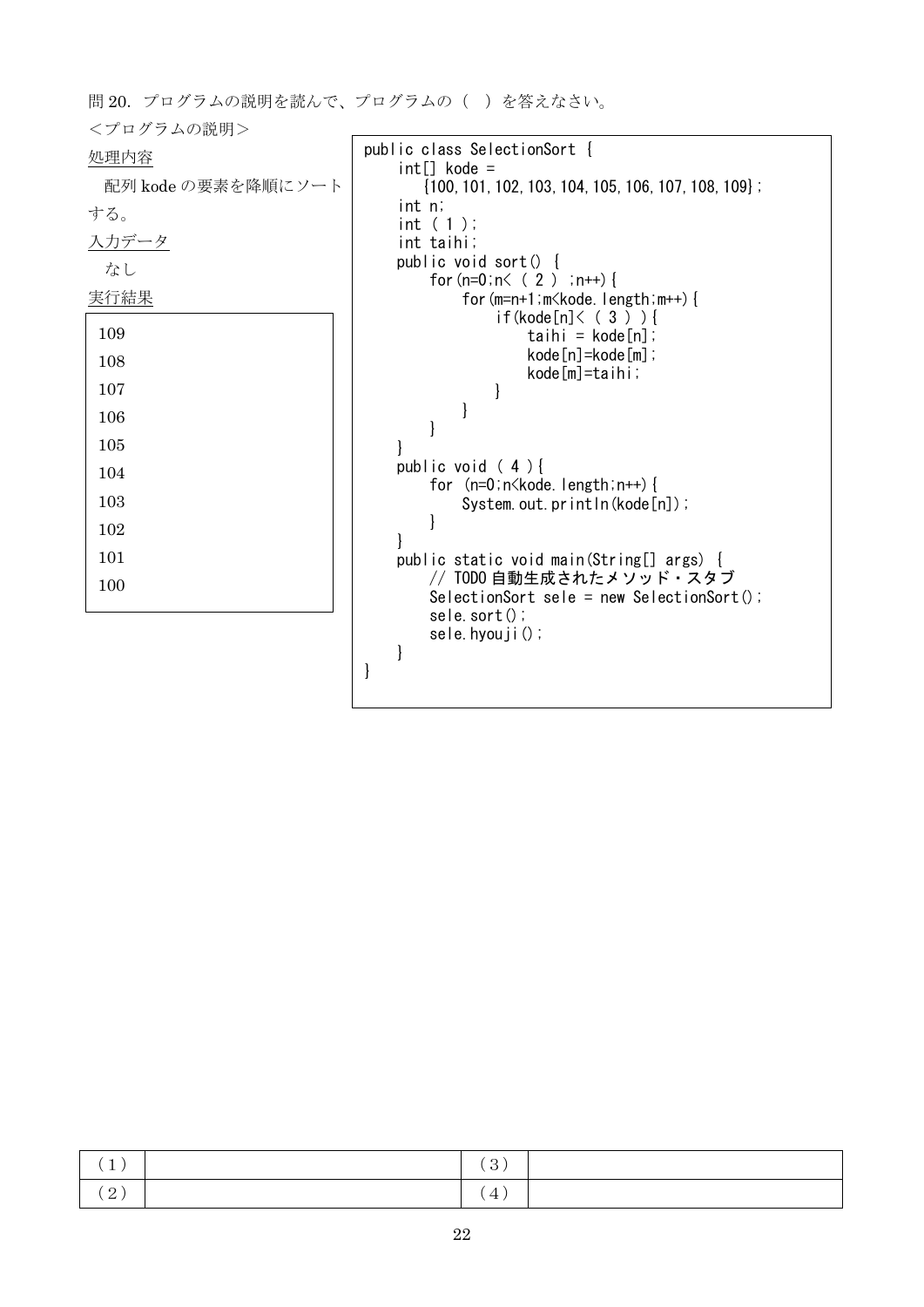問 21.プログラムの説明を読んで、プログラムの( )を答えなさい。

<プログラムの説明> 処理内容 配列 kode の要素を降順にソート する。 入力データ なし

実行結果

| 2213721 |  |  |
|---------|--|--|
| 109     |  |  |
| 108     |  |  |
| 107     |  |  |
| 106     |  |  |
| 105     |  |  |
| 104     |  |  |
| 103     |  |  |
| 102     |  |  |
| 101     |  |  |
| 100     |  |  |
|         |  |  |

```
public class SelectionSort2 { 
    Scanner sc = new Scanner (System. in);
    int[] kode =
       {100,101,102,103,104,105,106,107,108,109}; 
     int n; 
     int m; 
     int taihi; 
     int soeji; 
     int ( 1 ); 
     public void sort() { 
        for(n=0;n \times kode.length-1;n++) {
            soeji = n;
            max = kode[n];
            for(m= ( 2 ); m\&kode. length; m++) {
                if(max<kode[m]){
                    soeji = m;
                    max = kode[m];
 } 
 } 
            if(n != (3)) taihi = kode[n]; 
                 kode[n]=kode[soeji]; 
                 kode[soeji]=taihi; 
 } 
        } 
     } 
     public void hyouji(){ 
        for ( 4 ); n \times kode. length; n++) {
        System.out.println(kode[n]);<br>}
 } 
     } 
     public static void main(String[] args) { 
         // TODO 自動生成されたメソッド・スタブ
        SelectionSort2 sele2 = new SelectionSort2();
        sele2.sort();
        sele2.hyouji();
    }
```

| (1) | ◡      |  |
|-----|--------|--|
| (2) | $4 \,$ |  |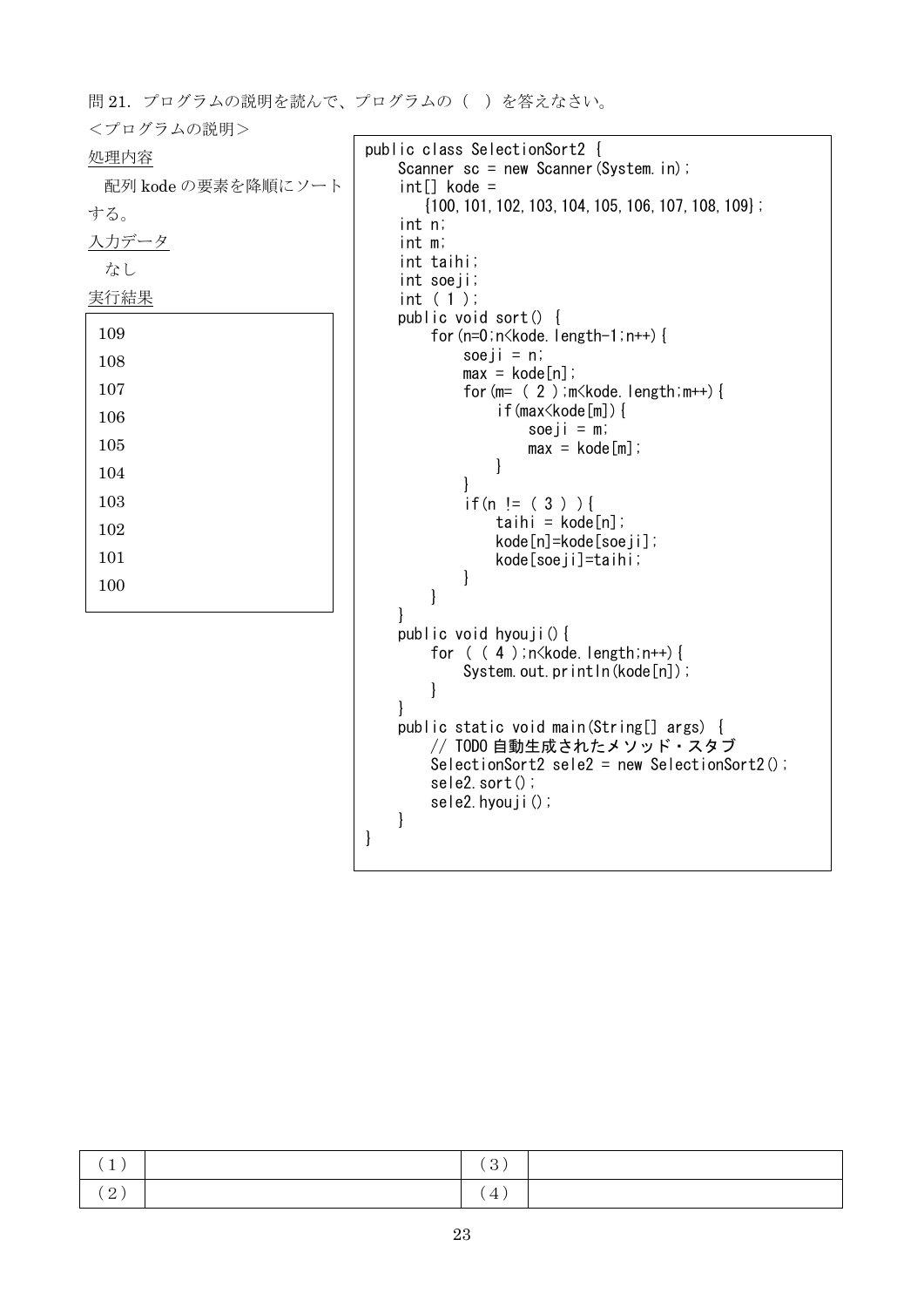問 22.プログラムの説明を読んで、プログラムの( )を答えなさい。 <プログラムの説明> 処理内容 配列 kode の要素を降順にソート する。 入力データ なし 実行結果 109 108 107 106 105 } } } }

```
public class SelectionSort3_1 { 
     public static void main(String[] args) { 
        int[] kode =
          {100,101,102,103,104,105,106,107,108,109}; 
         SelectionSort3_2 sele3_2 =
                       new SelectionSort3_2();
        hyouji(sele3_2.sort( (1));
     public static void hyouji(int[] kode){ 
         int ( 2 ); 
        for (n=0:n \times kode. length;n++) {
            System.out.println(kode[n]);
public class SelectionSort3_2 { 
     public int[] sort(int[] kode) { 
         int ( 3 ); 
        for(n=0;n \le kode.length-1;n++){
            for(m=n+1;m<kode.length;m++){
                 if(kode[n]<kode[m]){
                     taihi = kode[n];
                    kode[n]=kode[m]; 
                    kode[m]=taihi; 
 } 
 } 
         } 
         return ( 4 ); 
     } 
}
```

| (1) | (3                                         |  |
|-----|--------------------------------------------|--|
| (2) | $\overline{A}$<br>$\overline{\phantom{a}}$ |  |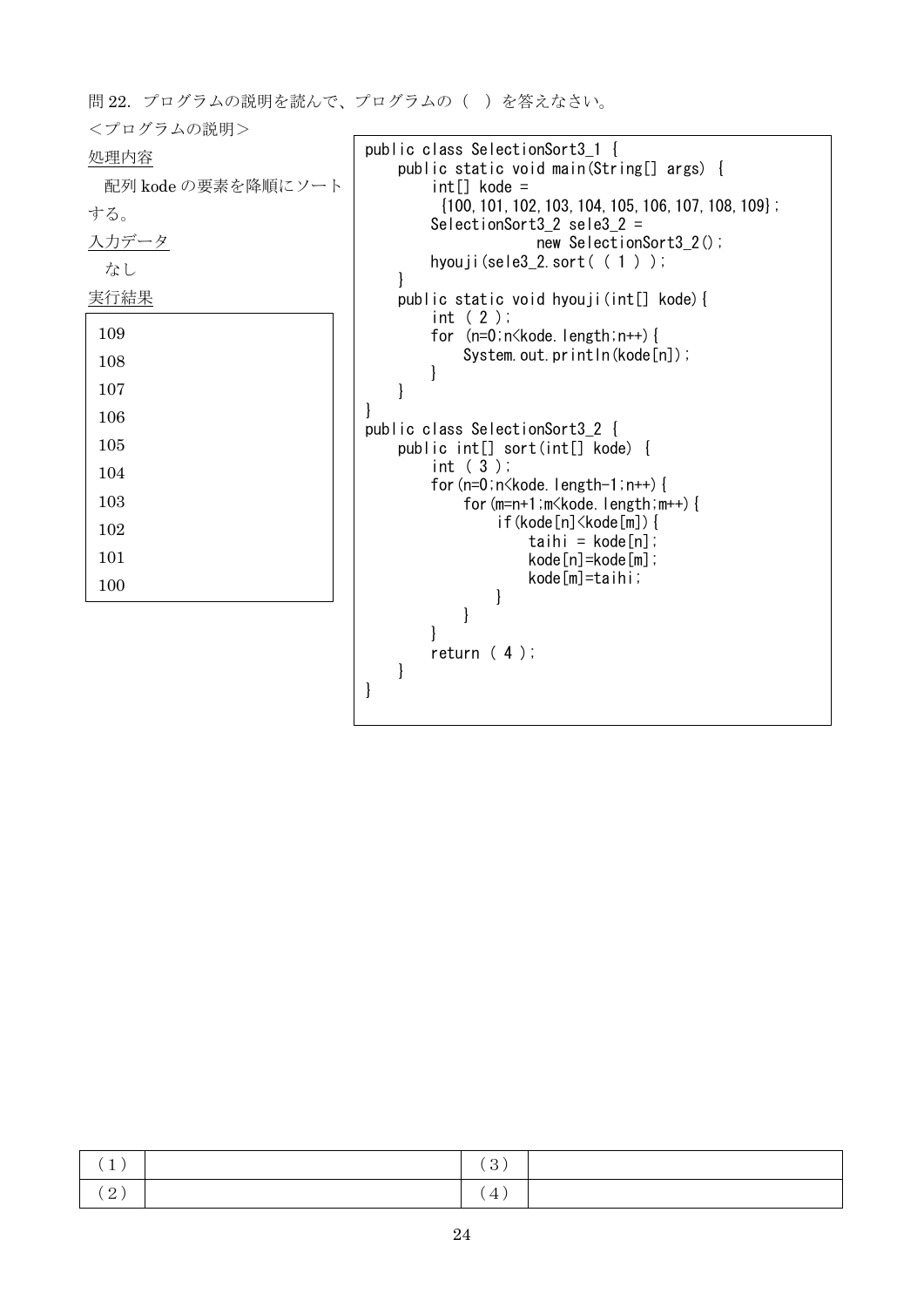問 23.プログラムの説明を読んで、プログラムの( )を答えなさい。 <プログラムの説明> 処理内容 ArrayList を用いて入力した名前 を記憶し、表示する。 入力データ 名前 ×× 実行結果 処理条件 1. キーボードからデータを入力す る。 名前入力:終わりは end andou (省略) katou 名前:終わりは end end andou itou katou import java.util.ArrayList; import java.util.Scanner; public class ArrayListInOut { Scanner  $sc = new Scanner(System.in);$  String innamae; String naiyou; int n;  $ArrayList\langle String \rangle$  ( 1 ) = new  $ArrayList\langle String \rangle()$ ; public void nyuryoku() { System.out.println ("名前入力:終わりは end");  $innama = sc.next()$ ; while(innamae.  $(2)("end")$  != true) { list.add(innamae); System.out.println ("名前入力:終わりは end"); innamae =  $(3)$ ; } } public void hyouji(){ for  $(n=0; n\leq l$  ist. size  $(l; n++)$  { String naiyou =  $list.$  (4); System.out.println(naiyou); } } public static void main(String[] args) { // TODO 自動生成されたメソッド・スタブ  $ArrayListInOut arr = new ArrayListInOut()$ ; arr.nyuryoku(); arr.hyouji(); } }

| $\sim$<br>ᆞᆂ | <b>( Q</b><br>◡ |  |
|--------------|-----------------|--|
| (2)          | (4)             |  |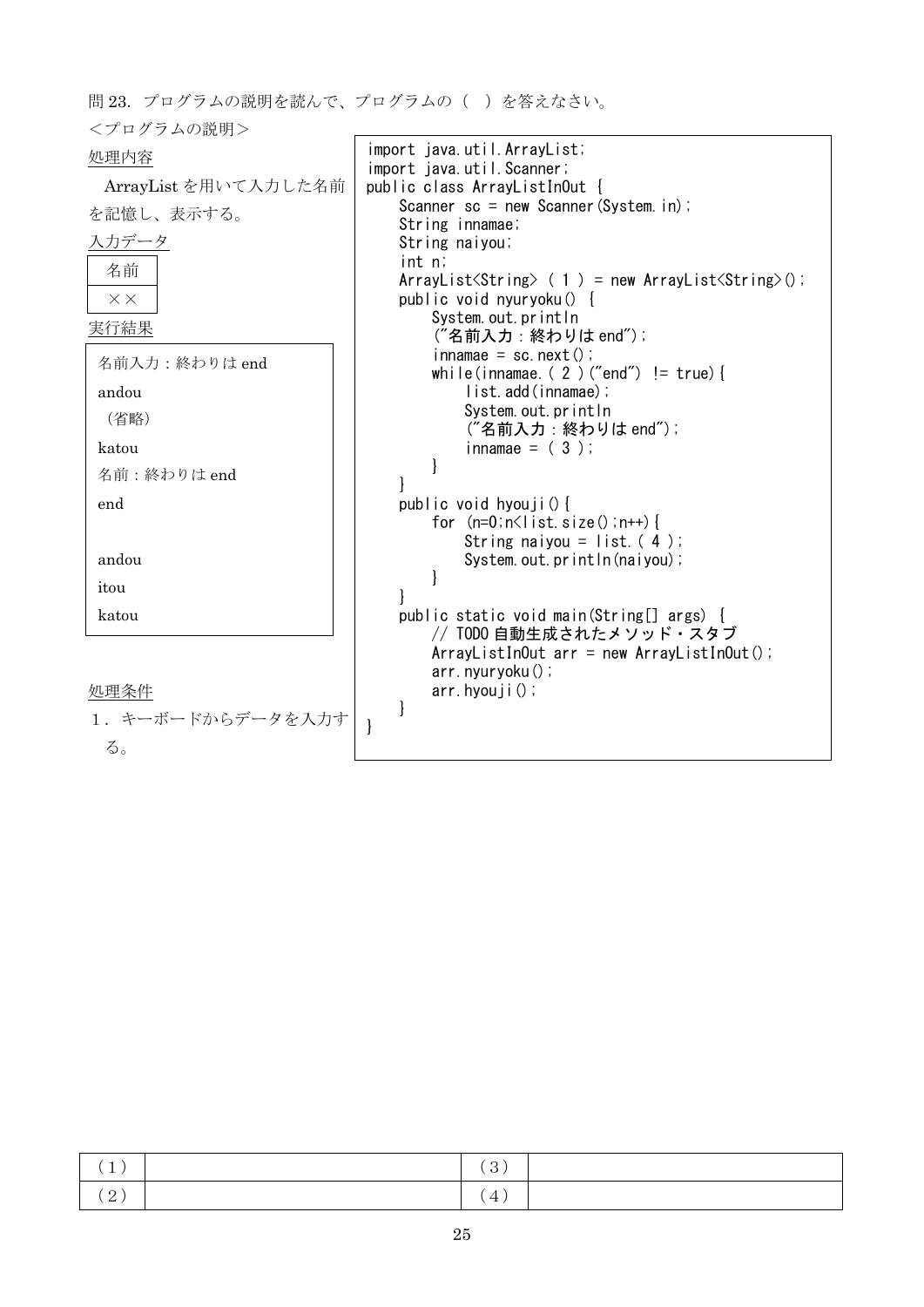問 24.プログラムの説明を読んで、プログラムの( )を答えなさい。 <プログラムの説明> 処理内容 ArrayList を用いて入力した名前 を記憶し、表示する。 入力データ 名前 ×× 実行結果 処理条件 1. キーボードからデータを入力す 終わりは end andou 終わりは end itou 終わりは end katou 終わりは end end Hello1andou Hello2itou Hello3katou import java.util.ArrayList; import java.util.Scanner; public class ArrayListInOut2 { Scanner  $sc = new Scanner(System.in)$ ; String innamae; String naiyou; int n;  $ArrayList\langle String \rangle$  list = new  $ArrayList\langle String \rangle()$ ; public void nyuryoku() {  $n= (1)$ ; System.out.println("終わりは end");  $inname = sc.next()$ ; while(innamae.equals("end")  $!=$  true) {  $list.$  add (kotoba() +n+(2) );  $n++$ : System.out.println("終わりは end");  $inname = sc.next()$ ; } } public String kotoba(){ String  $koto = "He1lo"$ ; return ( 3 ); } public void hyouji(){ for  $(n=0; (4);n++)$  { String naiyou =  $list.get(n)$ ; System.out.println(naiyou); } } public static void main(String[] args) { // TODO 自動生成されたメソッド・スタブ  $ArrayListInOut2 arr = new ArrayListInOut2()$ ; arr.nyuryoku(); arr.hyouji(); }

}

る。

| <b>.</b>   | . ല<br>◡ |  |
|------------|----------|--|
| . <u>.</u> | 4        |  |